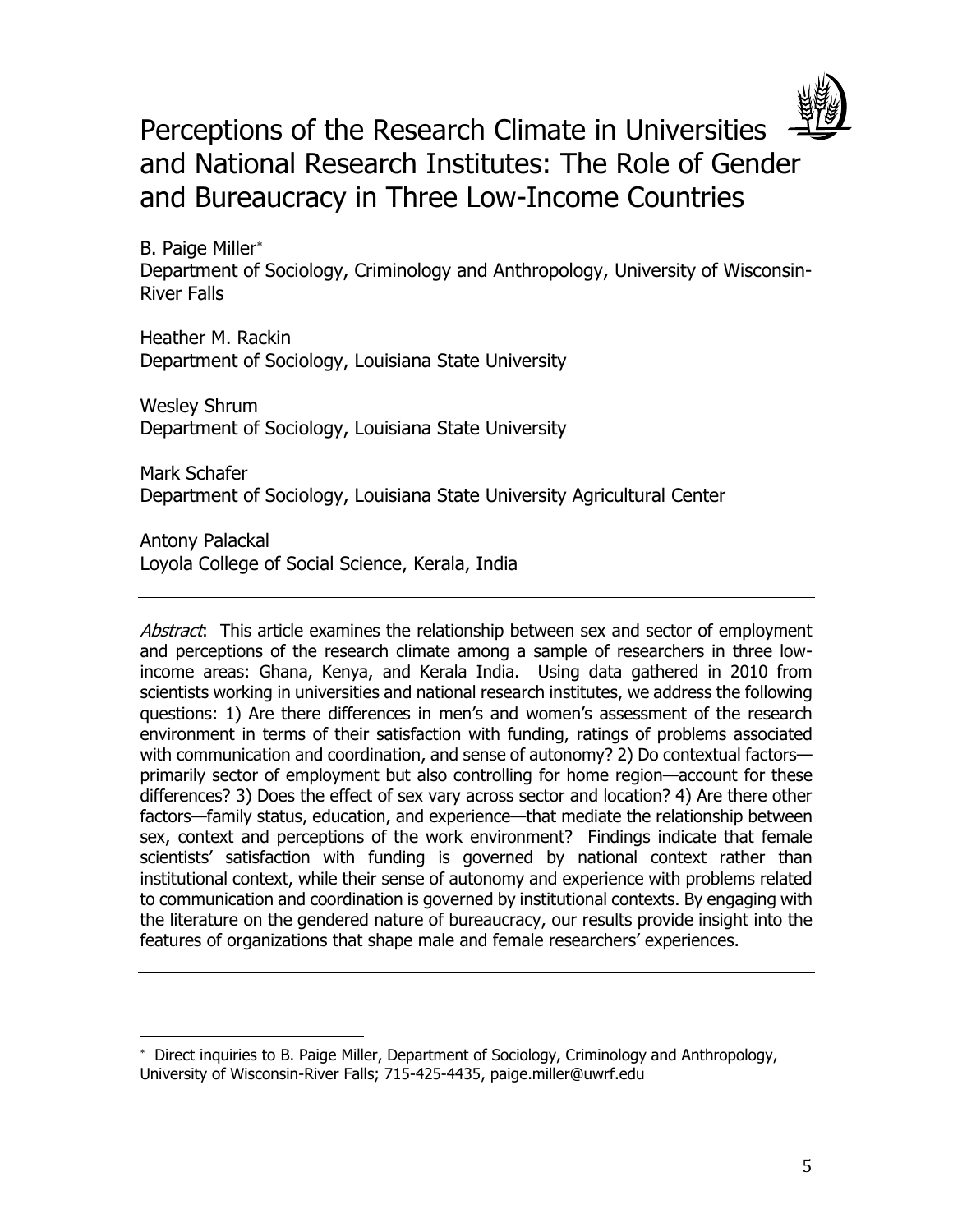Research on scientific careers generally indicates that women and men have disparate experiences and follow separate, often unequal career paths (Fox 2010; Fox and Mohapatra 2007; Xie and Shauman 2003). This conclusion is typically gaged through aggregated measures of gender differences in numerical presence in scientific fields (Fox and Colatrella 2006; Long and Fox 1995), publication productivity (Fox 2005; Long 1992; Long and Fox 1995; Miller et al. 2012) and professional rank (Benschop and Brouns 2003; Fox and Colatrella 2006; Long and Fox 1995).

To better understand these differences, a small but growing body of literature examines men's and women's subjective experiences with and perceptions of the work and research climate (Cech and Blair-Loy 2010; Bronstein and Farnsworth 1998; Fox 2010; Fox and Mohapatra 2007; Smith-Doerr 2004; Todd et al. 2008). Consistent with the conclusions drawn from the more formal indicators of scientific involvement noted above, studies examining assessments of the research environment find that men and women, even when working in the same organization, often have different experiences. Women are more likely than men to report unfair treatment in a variety of institutional processes (Bronstein and Farnsworth 1998), larger teaching loads, and less access to informal sources of information about promotional criteria (Todd et al. 2008). Women are more likely to report tension between their work and family lives, speak less frequently with their colleagues, and rate their work environment more negatively on several dimensions (Fox 2010).

While informative, much of this research is based on those working in *academic* institutions located in advanced industrialized locations. In spite of the basic sociological premise that a person's position within a variety of social structures impacts his/her attitudes, perceptions, behavior, and life chances, little is known about gender disparities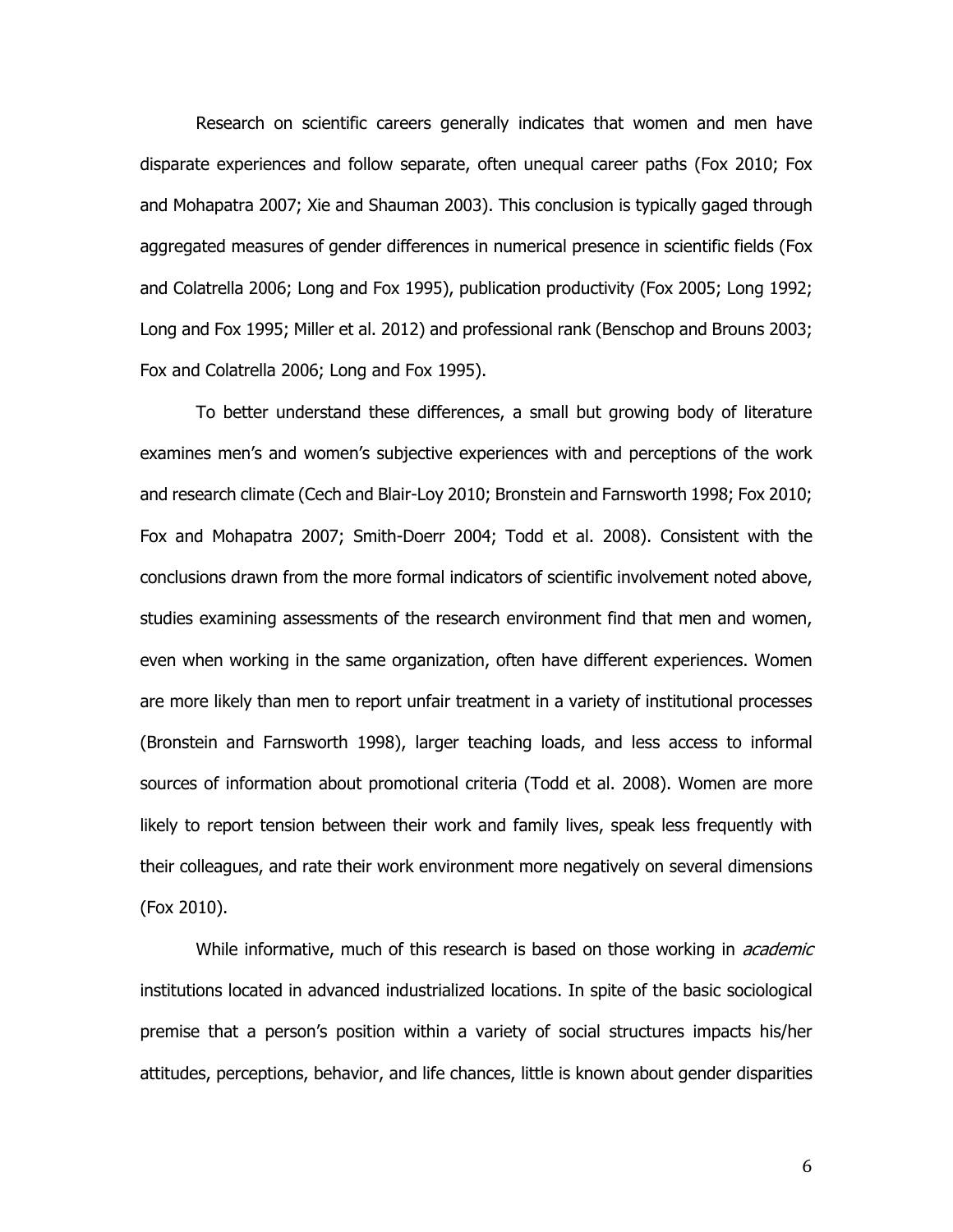in other research contexts, making it difficult to fully understand scientific environments that might exacerbate, mitigate, or reproduce gender differences within careers. We address this gap by examining gender differences in assessments of the research environment for those working in both universities and national research institutes in Ghana, Kenya, and Kerala, India. Specifically, we ask the following questions: 1) Are there differences in men's and women's assessment of the research environment in terms of their satisfaction with funding, ratings of problems associated with communication and coordination, and sense of autonomy? 2) Do contextual factors—primarily sector of employment and/or region—account for these differences? 3) Does the effect of sex on perceptions of the work environment vary across sector and location? 4) And are there other factors—family status, education, and professional experience—that mediate the relationships between sex, context and perceptions of the work environment?

To answer these questions, we first engage with the debate regarding the degree to which organizations are gendered. While both universities and national research institutes are traditionally conceptualized as bureaucratic in structure, we argue deviations from the ideal bureaucratic form shape gender disparities in experiences and outcomes across the two sectors. Specifically, universities adopt an incongruous bureaucratic structure marked by a disjuncture between university and department level policies regarding expectations for hiring, promotion, and reward structures (Bird 2011). By comparison, national research institutes adopt a hybrid structure, occupying a place between the public and the private and marked by the pooling of resources, flatter hierarchies, and more permeable boundaries (Gulbrandsen 2011). Following that, we highlight the characteristic features of universities and national research institutes that might contribute to differential perceptions and assessments of the work environment for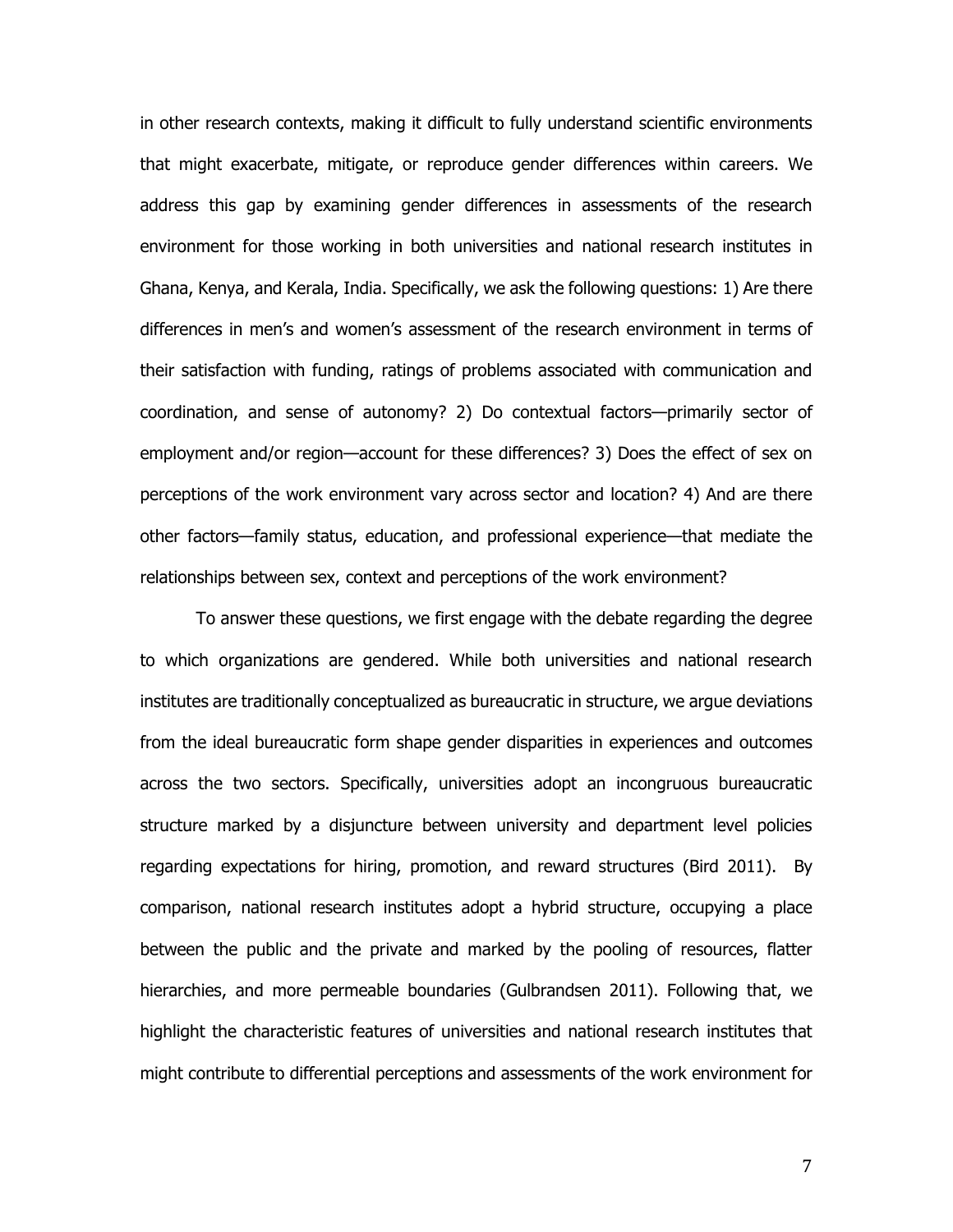men and women. Next, we summarize the context, data, and measures used before turning to the results. We end with a discussion of the implications of our findings for understanding gender differences in science.

#### THEORETICAL BACKGROUND

Traditional explanations for the different experiences of men and women in science tend to focus on a few explanatory factors including experience, education (Correll and Benard 2006; Long and Fox 1995), and family demands (Long and Fox 1995; Xie and Shauman 2003). Because time in one's position and education correlate with organizational rank and professional prestige, access to institutional resources, establishment of reputation, and professional maturity, those who have been in an organization longer and who possess certain kinds of human capital are more similar to one another (Cech and Blair-Loy 2010; Correll and Benard 2006; Hermanowitz 2009). As a reflection of that fact, women, who have historically been overrepresented among younger cohorts of scientists and underrepresented among PhD holders may have similar assessments of the research environment. Additionally, both the family and the scientific career require considerable commitments of time and energy. Some evidence suggests women with children experience role conflict and strain, in part due to being negatively stereotyped as less committed to their educations and/or careers (Coser 1974; Fox 2010; Long and Fox 1995).

While these factors are important for understanding gender differences in science, they locate the cause of disparities in the qualities of the individual scientist neglecting to fully examine the structural context in which scientific work takes place. Gendered individuals do not work in gender-neutral environments. Instead, a variety of empirical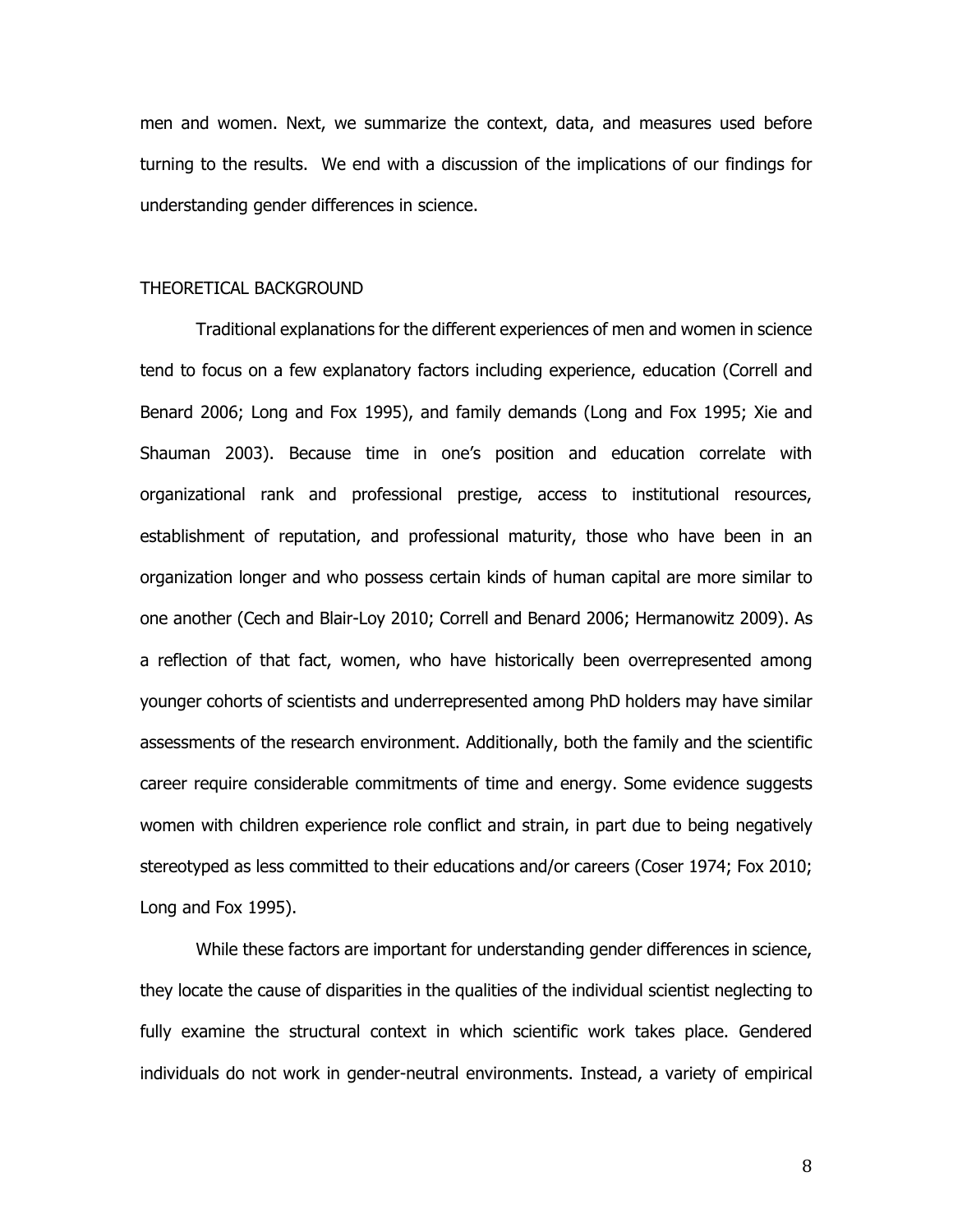studies have demonstrated that the organizations in which men and women work are themselves gendered in that the organizational rules and policies tend to reproduce and maintain gender inequality in the work context (Acker 1990; Reskin and McBrier 2000; Smith-Doerr 2004; Whittington and Smith-Doerr 2008). Questions related to the *degree* to which organizations are gendered, whether or not they are oppressively gendered and the consequences of that have produced less consensus (Britton 2000; Reskin and McBrier 2000; Whittington and Smith-Doerr 2008).

Due to the ubiquity of bureaucratic structural forms (characterized by hierarchical, centralized, and formalized organization) in modern work environments, these questions often center on whether or not bureaucracy might act as a force against particularism and for universalism (Acker 1990; Baron et al. 2007; Britton 2000; Cook and Waters 1998; Reskin and McBrier 2000). Some argue the application of impersonal policies and procedures for organizational action, typically associated with bureaucracy, might act to mitigate gender inequalities in the workplace by minimizing the use of more particularistic factors such as gender in the evaluation of work (Baron et al. 2007; Cook and Waters 1998; Reskin and McBrier 2000).

Others argue bureaucratic work environments are inherently gendered, inevitably leading to disparities between men and women (Acker 1990; Britton 2000). From this view, the hierarchical nature of bureaucracy, the division of labor, and job evaluation criteria often reflect underlying assumptions about the ideal worker, his/her career goals and expected productivity, life demands, and skills (Acker 1990; Britton 2000; Whittington and Smith-Doerr 2008). In fields related to science, technology, engineering, and mathematics (STEM), this ideal worker tends to put in long hours, is highly visible in his/her respective field, and maintains a solid boundary between work and home life,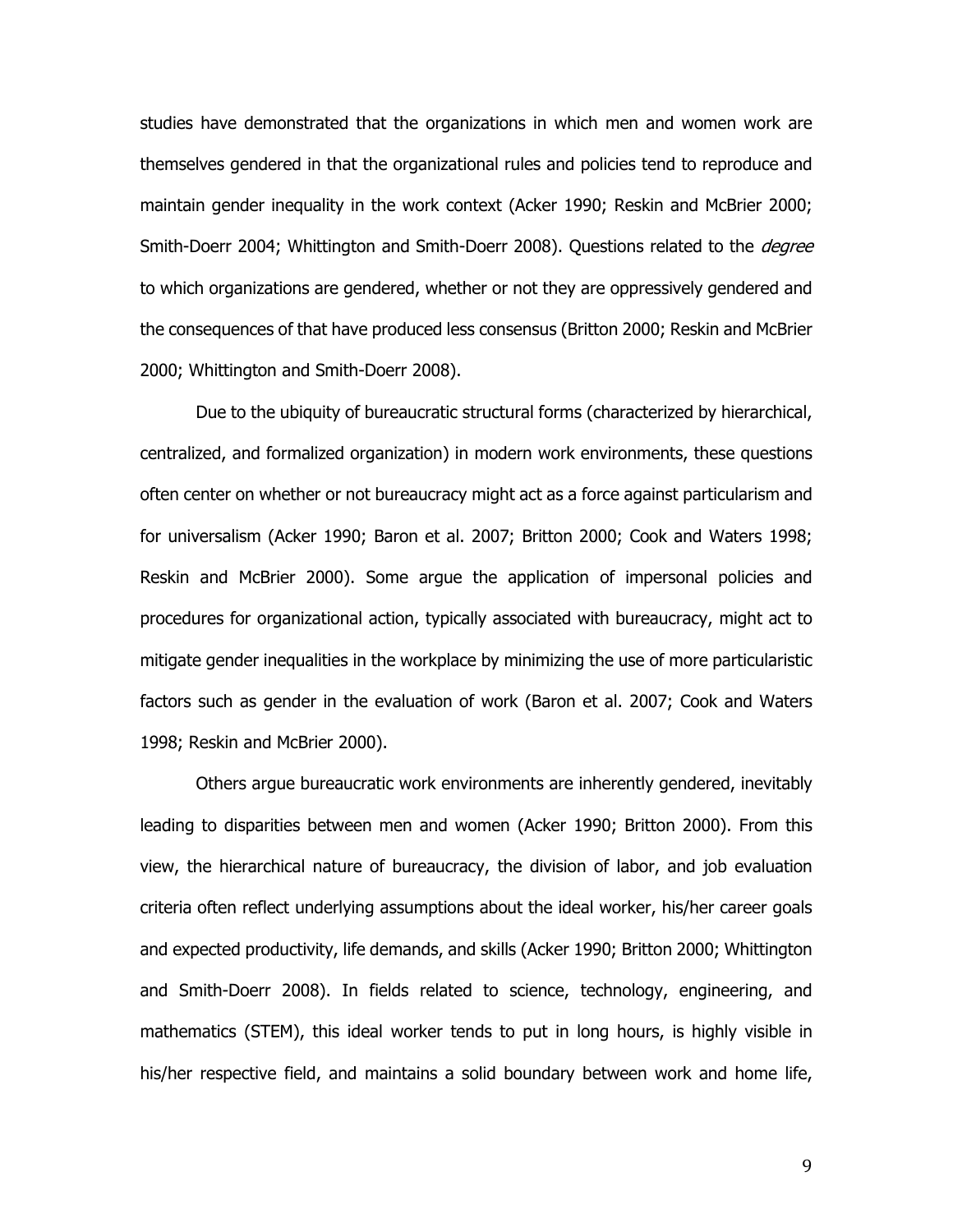characteristics that are traditionally associated with a stereotypical male worker (Benschop and Brouns 2003).

While empirical evidence exists to support each of these positions, both views are problematic as the potential role of other factors in shaping gender disparities is minimized.<sup>1</sup> Because bureaucracy represents an ideal type, most work settings adhere more or less to the ideal typical bureaucratic form in the actual implementation and practice of institutional policies. Indeed, most organizations combine bureaucratic characteristics with what has been labeled post bureaucratic characteristics (Bolin and Harenstam 2008). Universities and national research institutes both deviate from the ideal bureaucracy in a variety of ways, which may have consequences for the saliency of gender in these contexts. What, then, are the characteristics typical of universities and national research institutes and how might those qualities shape men and women's assessments of their work environment?

## THE CASE OF UNIVERSITIES AND NATIONAL RESEARCH INSTITUTES

 $\overline{\phantom{a}}$ 

Three general characteristics distinguish national research institutes from universities and, we argue, are particularly instructive for shaping gendered assessments of the research environment: flexibility, collaboration, and authority structures. Variously referred to as public institutions, research departments or government laboratories, national research institutes are heavily involved in applied research and development activities but are generally not actively involved in higher education, outside of training

 $<sup>1</sup>$  Field and university (research vs. teaching) differences within academia have been a prominent</sup> feature used to explain the career trajectory of academics. Hermanowicz (2009), in his longitudinal study of academic scientists, found that the type of academic institution within which people are employed (teaching, research, or those with equal weight placed on teaching and research) shaped career experiences and satisfaction.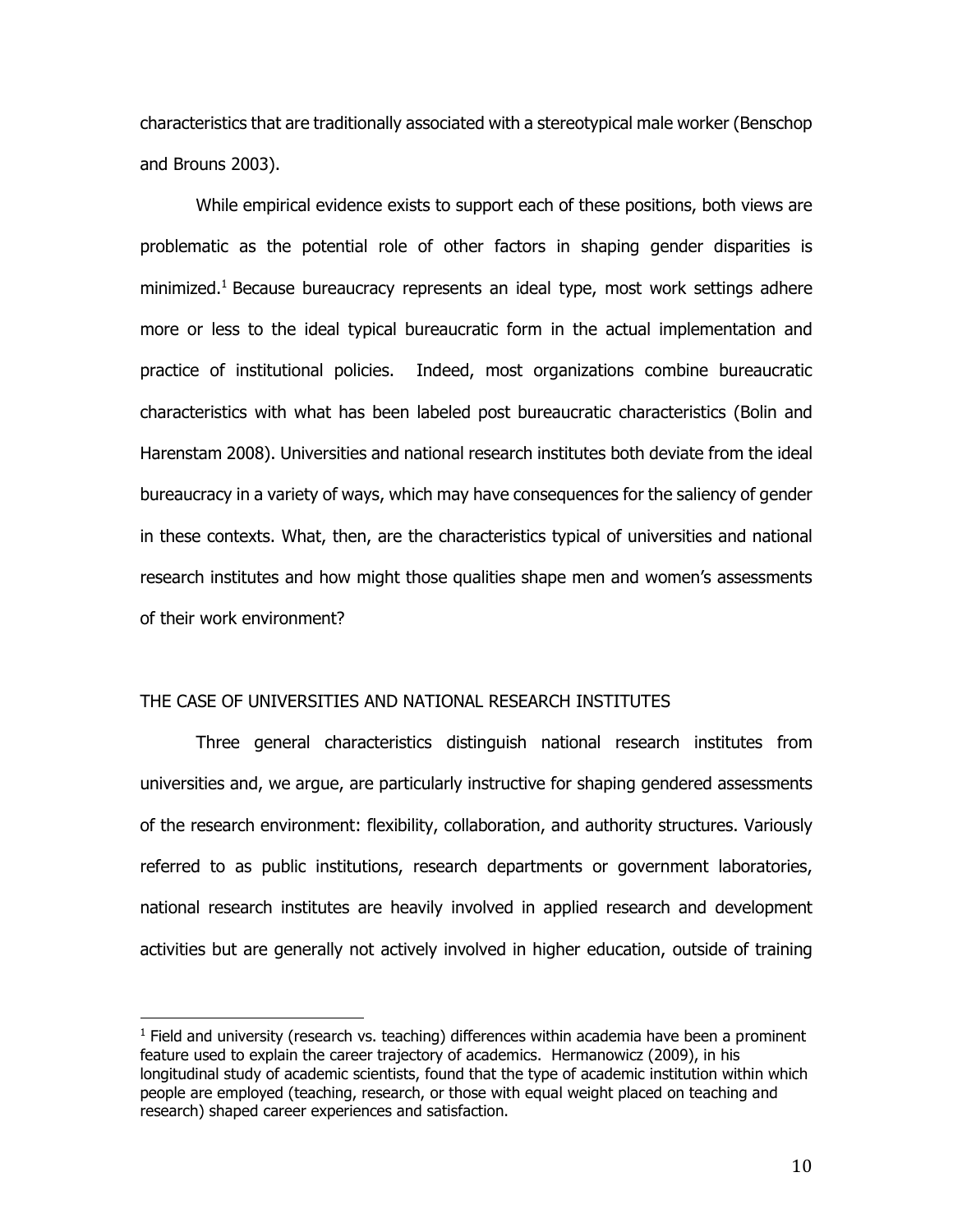graduate students (Gulbrandsen 2011). Argued to occupy a hybrid position between forprofit industry, policymaking, and academia, national research institutes combine features characteristic of the public and the private and the science and non-science spheres and they tend to have close partnerships with organizations in these sectors (Gulbrandsen  $2011$ ).<sup>2</sup> Consequently, while national research institutes often have promotional criteria and career ladders modeled after academia, they are also often marked by more collective decision making structures, tend to be highly collaborative both inter and intraorganizationally, and due in part to the more applied nature of research activities in these organizations, national research institutes require the pooling of expertise resulting in a more flexible division of labor intraorganizationally (Bolin and Harenstam 2008; Gulbrandsen 2011).

As opposed to the more hybrid model of work adopted by national research institutes, universities are marked by incongruous bureaucratic structures (Bird 2011). While the university might have formalized personnel practices that reduce the use of ascriptive characteristics in the evaluation of faculty work, departments and key personnel have a high degree of autonomy in how they implement these policies and they often develop their own set of governance practices (Bird 2011). Additionally, while university faculty may collaborate formally and informally with others, they are often rewarded and recognized as individuals (Fox and Colatrella 2006; Gulbrandsen 2011; Smith-Doerr 2004).

Due, in part to the disjuncture between university and department level decisionmaking and performance evaluation processes, rules and promotional criteria may be less clear in the academic sector than in the more hybrid structure of national research institutes. For example, while teaching may be touted as a core mission of the university,

l

<sup>&</sup>lt;sup>2</sup> Indeed, research institutes' mandates often specify the goal of acting as a link between sectors.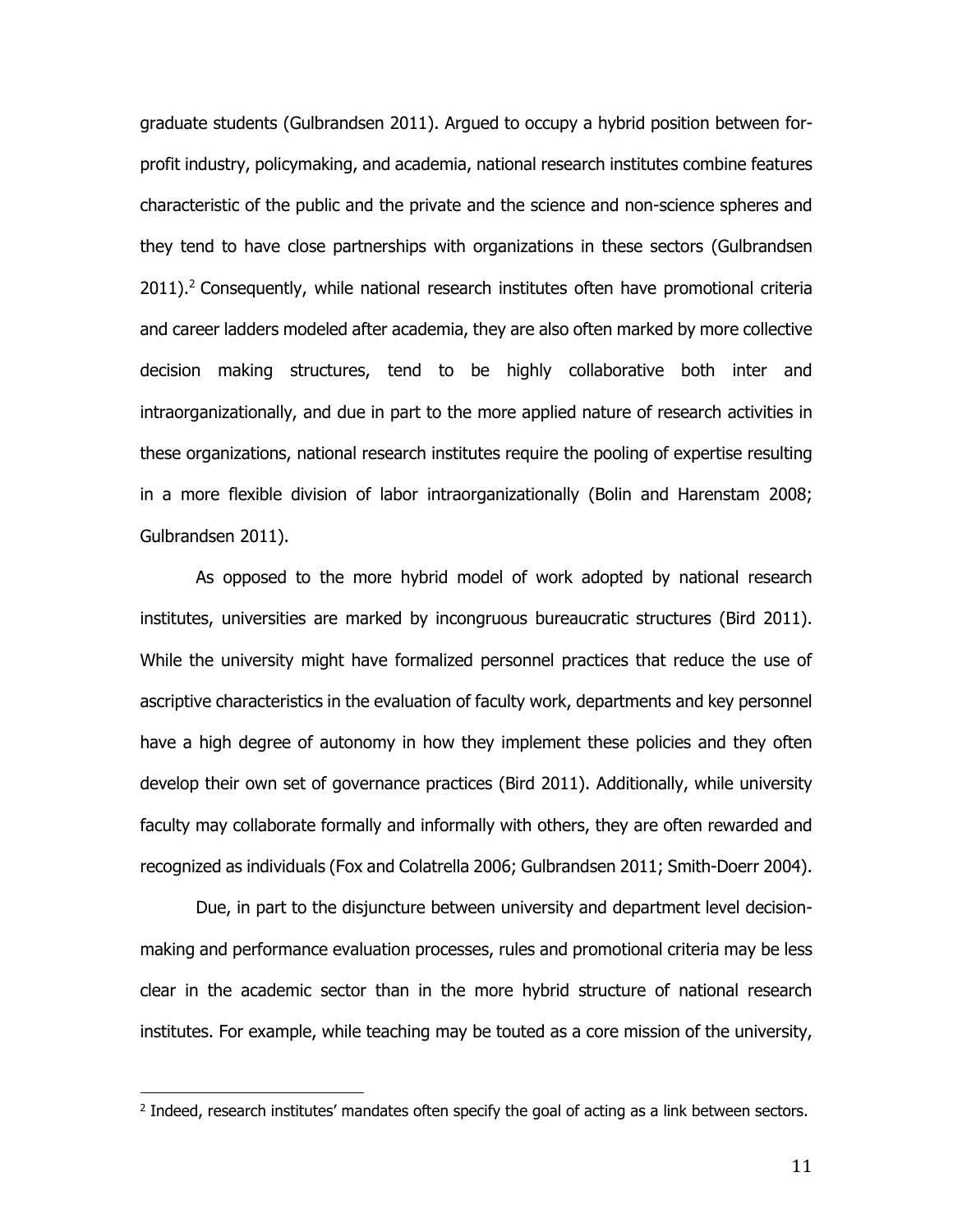something women tend to spend a larger chunk of their time doing, faculty often report that the informal expectation is that research will be recognized and rewarded more readily (Bird 2011). In combination with the incongruous features of universities, the more individual oriented award structure may also penalize women whose professional networks are more restricted than men's (Miller and Shrum 2012; Whittington and Smith-Doerr 2008). In comparison, the more flexible, collaborative, and collective decision making structure characteristic of national research institutes might create an environment that enhances women's ability to engage in research in that rules and policies are more clearly communicated and applied and project based work tasks and teamwork draw less attention to "gender differences than to individual contributions to the group" (Smith-Doerr 2004: 31; Whittington and Smith-Doerr 2008).

# CONTEXT OF THE STUDY

l

Findings are based on primary survey data gathered in 2010 as part of a longitudinal study on scientific communication and the process of knowledge production in Ghana, Kenya, and Kerala, India. The first wave of data were gathered in 1994, followed by three subsequent waves in 2001, 2005, and 2010.<sup>3</sup> Initially part of a Dutch funded project studying the needs of the research system in areas varying by social and economic progress, Ghana, Kenya, and Kerala were selected to represent low, medium, and high levels of development respectively. While the ranking of the three locations has shifted over time on some indicators, the general hierarchy remains the same, particularly on

 $3$  For the 2001 wave, significant resource constraints required that we collect data in successive years beginning in 2000 in India, continuing in 2001 with Kenya, and in 2002 in Ghana.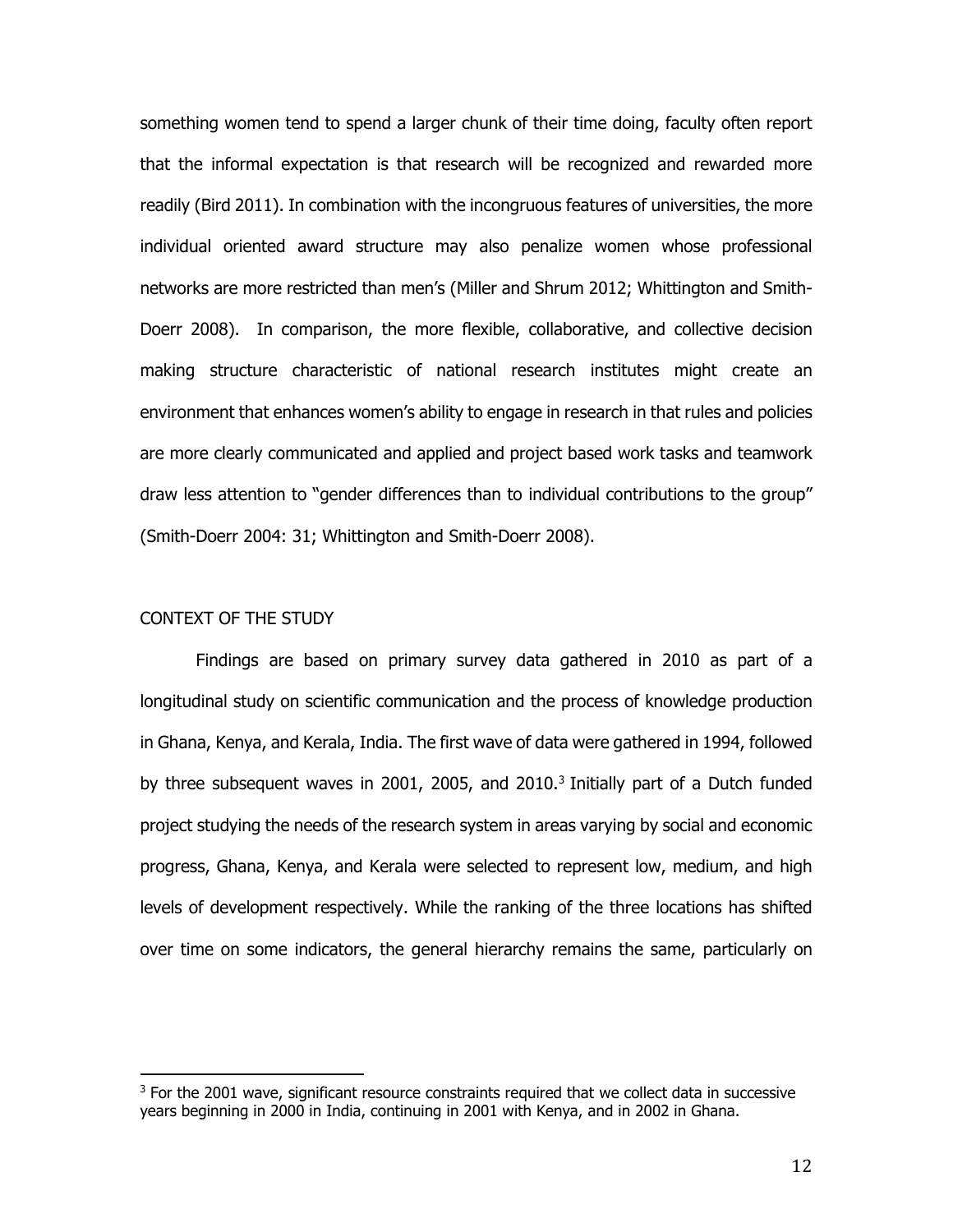measures related to scientific and research based activities and capacity (in terms of staff, expenditures, and the number of agencies) and the status of women in each location.

In comparison to many other African nations, research in Kenya is well funded, well-staffed and the country is among the continent's leaders on a variety of measures related to scientific and research activities. Based on data from the Web of Science, Kenya ranks  $7<sup>th</sup>$  in Africa, out of more than 50 countries, in terms of total publication output and is rated 3rd in Africa in terms of collaborations with the United States (Adams et al. 2013). Ghana, on the other hand, ranks  $7<sup>th</sup>$  in Africa in terms of collaborations with the United States and  $12<sup>th</sup>$  in terms of total output (Adams et al. 2013). Although both Kenya and Ghana perform relatively well on many of these indicators, the two countries also face an aging pool of workers in their research sectors due to hiring freezes and new restrictions placed on directly recruiting new graduates from universities (Flaherty et al. 2010; IFPRI 2011).

The position of women in both African countries has improved substantially in recent years, although Kenya has made greater progress than Ghana on many measures. An approximately equal percentage of girls are enrolled in secondary education programs as boys in both countries (45.9% of those enrolled in Ghana are girls, compared to 47.6% in Kenya), but by the time students enter tertiary education programs, the representation of women drops to 34.2% and 41.2% of all students enrolled in Ghana and Kenya respectively (World Bank 2013). In 2008, 11% and 20% of all PhD and MSc qualified staff in the agricultural research and higher education agencies in Ghana were female (Beintema and Di Marcantonio 2008; Flaherty et al. 2010). In Kenya, the corresponding figures were 21% and 29% in the same year (Beintema and Di Marcantonio 2008). Kenya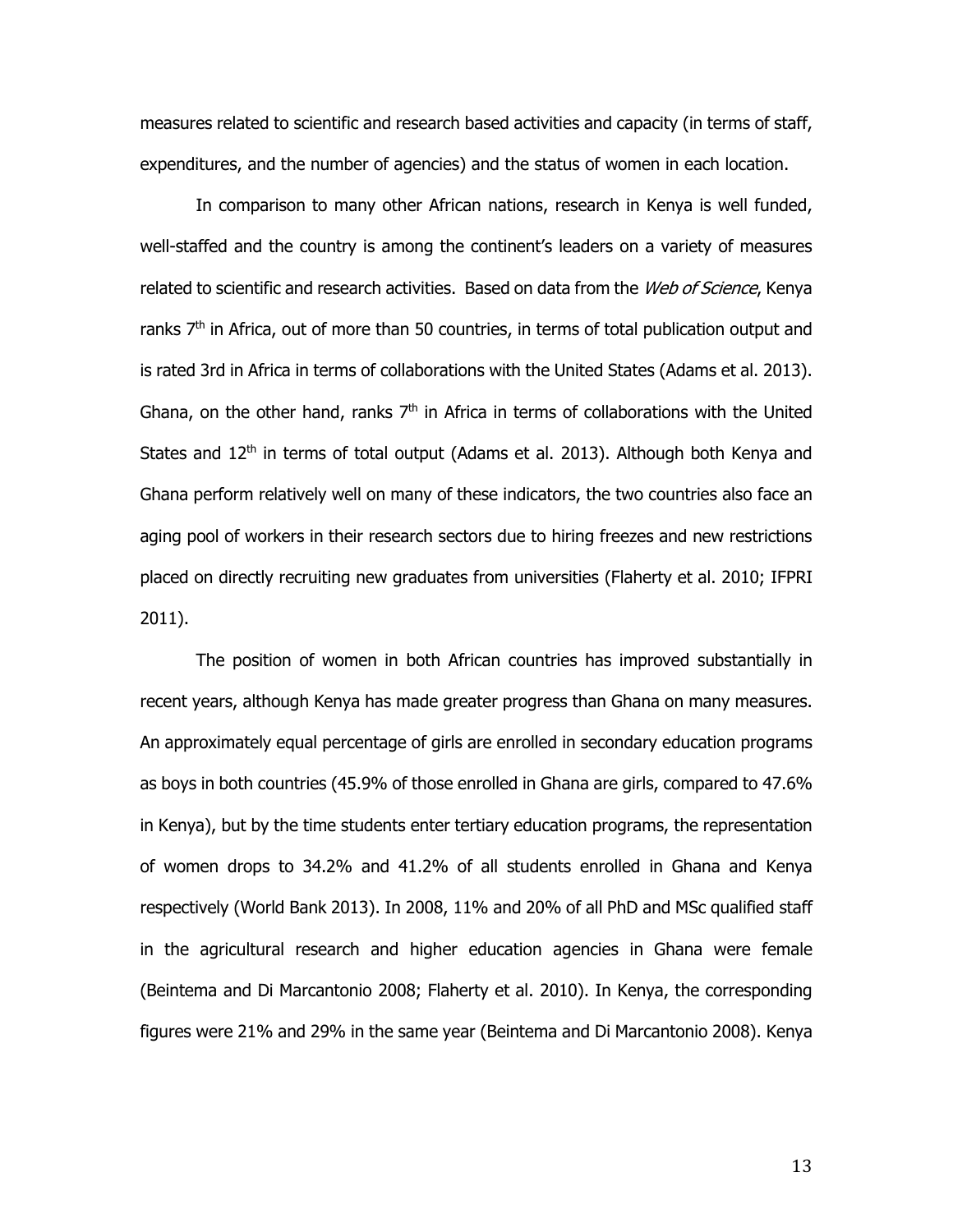is, in fact, among the top three African countries in terms of the number of women working in agricultural research and higher education. $4$ 

India's scientific and educational system is one of the largest, best coordinated, and productive in South Asia (Stads and Rahija 2012). As a reflection of its considerable size and government investments in research, India produced 19,917 scientific and technical journal articles in 2010 (World Bank 2013) and boasted approximately 136 (per million people) researchers working in R&D in 2005, placing it among the top ten countries globally in terms of the number of researchers (World Bank 2013). In recent years India's research capacity has weakened at agricultural universities due in part to the fact that there tends not to be dedicated R&D budgets at these institutions (Stads and Rahija 2012). Indeed, much of the research coming out of India is not done in universities (Krishna 2014). Like Ghana and Kenya, over the past decade India has experienced national recruitment freezes at the same time that many of the country's current research staff are reaching mandatory retirement age resulting in an overall reduction in the number of researchers.

Within India, Kerala was selected due to the size and complexity of the research system at the national level. The state was not intended to be representative of the rest of the country, and is, in fact, famous in the development literature for its unique pattern of economic and social growth. Historically, the state is known for its relatively low levels of economic growth but strong social indicators in terms of such measures as literacy, life expectancy, birth rates, and gender equality. In comparison to the rest of India, Kerala rates highly on the gender development index (Kerala Human Development Report 2005).

l

<sup>&</sup>lt;sup>4</sup> As a point of reference, the number of female researchers with PhDs at one of Kenya's leading institutions tripled from 16 to 49 full-time equivalent staff (Flaherty et al. 2010).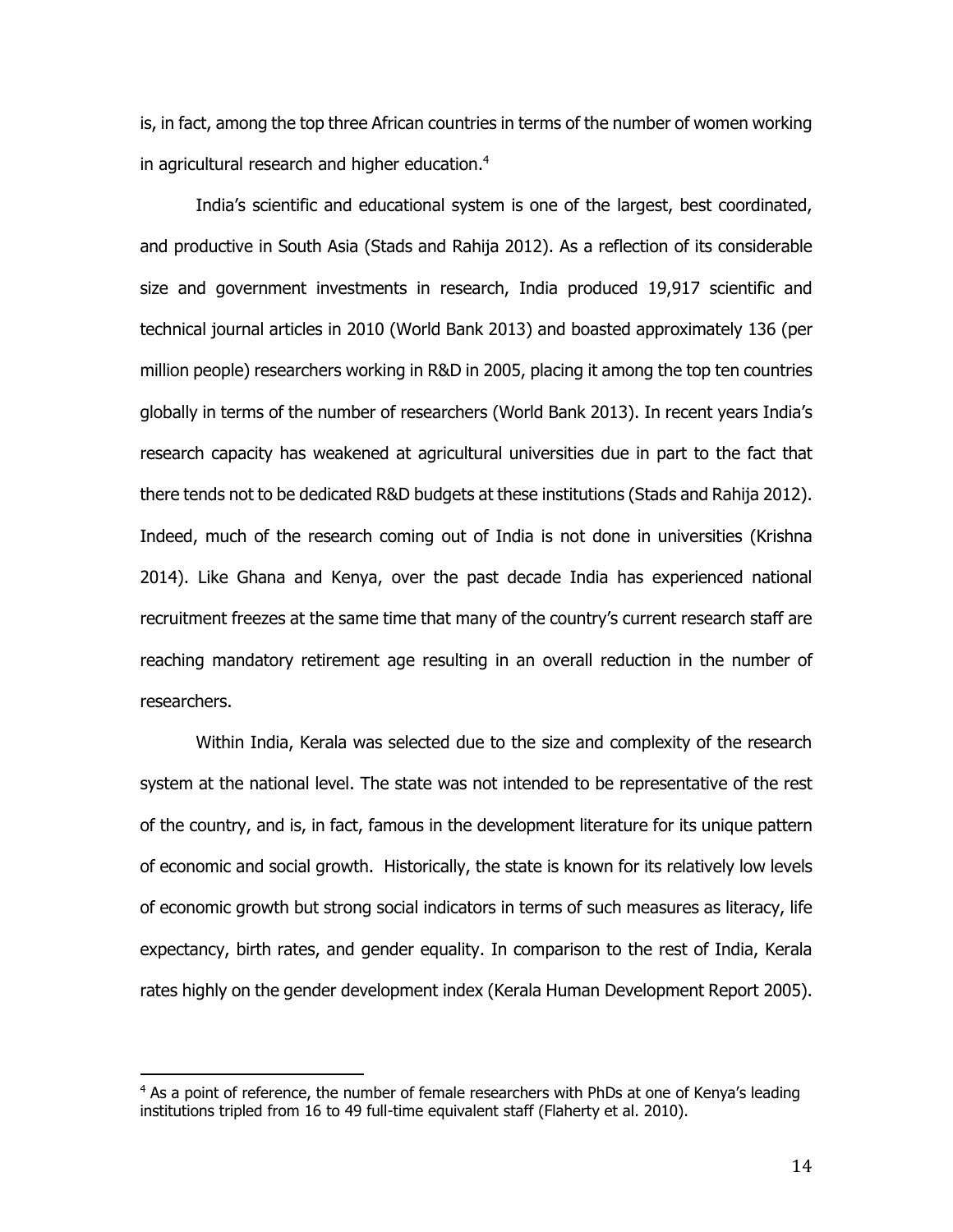### METHOD

The survey instrument and methods for the 2010 wave of the study were based on those used in the original 1994 wave, with two differences. First, the 2010 survey instrument included more questions related to information and communication technologies. Second, the objective of the 1994 survey was to achieve relatively comprehensive coverage of a broad range of researchers and organizational entities. This entailed selecting scientists from a relatively large sample of research institutes, universities, NGOs, and international research centers. However, owing to the effort, time and expense involved, the sample was relatively small and only a few (generally two to four) scientists could be interviewed at each organization. The objective of the subsequent surveys, including the 2010 wave, was to achieve better coverage of fewer organizations, in order to maximize the sample that could be generated with available resources.

In selecting institutions for inclusion in the study, we focused on universities and national research institutions in or near the capital cities (Trivandrum in Kerala, Accra in Ghana, and Nairobi in Kenya) due to the clustering of research activities near the capitals. Five institutions were selected for inclusion in Kerala including two universities—the Kerala Agricultural University at Vellayani and the University of Kerala at Karryavotam—and three national research institutes—the Center for Earth Science Studies (CESS), the Central Tuber Crops Research Institute (CTCRI), and the Regional Research Laboratory (now the National Institute for Interdisciplinary Science and Technology).

Respondents from Ghana were selected from two universities—the University of Ghana and the University of Cape Coast—and a variety of national research institutions the Science and Technology Policy Research Institute, the Institute for Science and Technical Information, and a number of subsidiary organizations under the Council for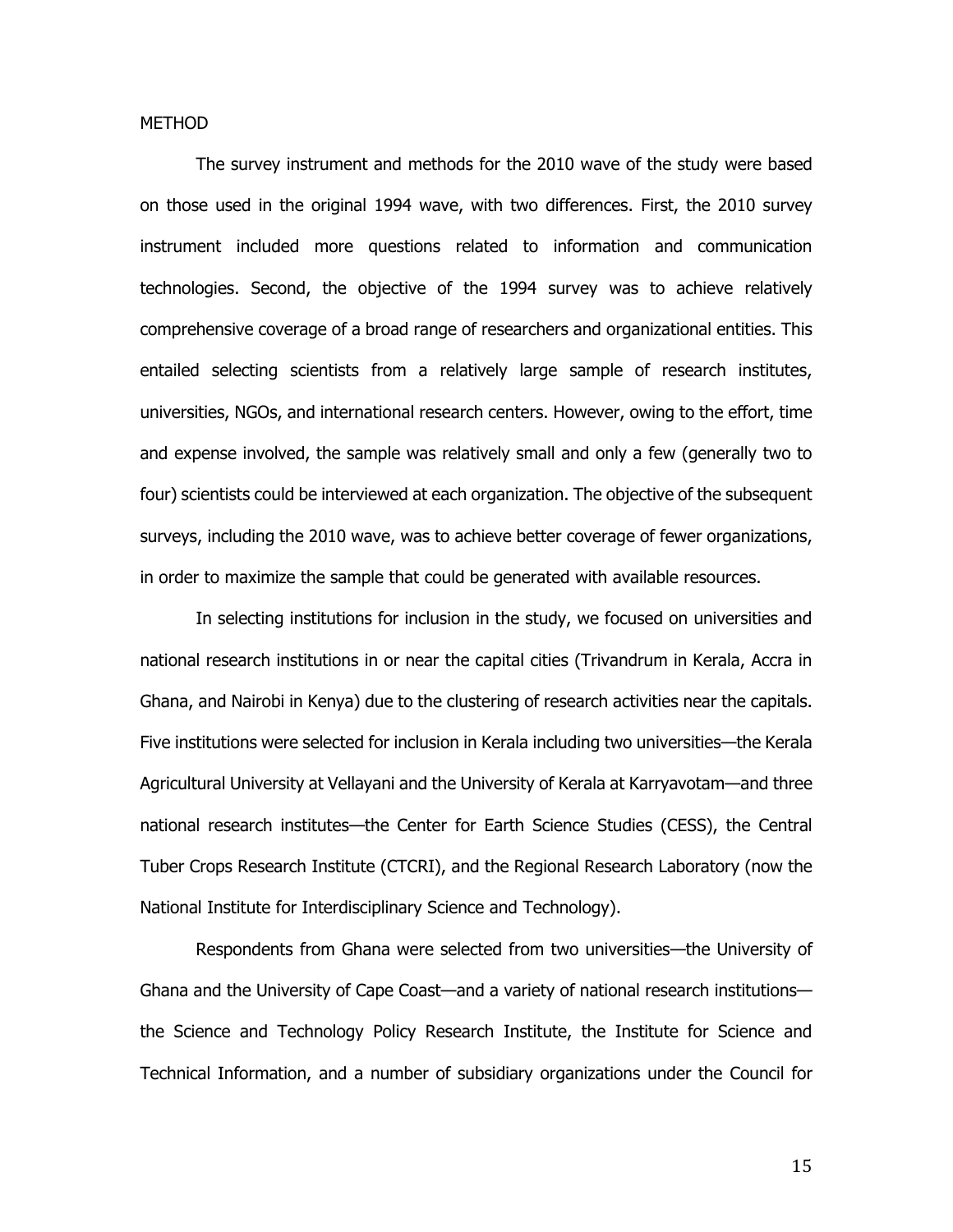Scientific and Industrial Research (CSIR)—the largest and oldest government research institute in Ghana. Four institutions were selected for inclusion in Kenya including two universities—Egerton University and the University of Nairobi—and two of Kenya's five largest research institutes—Jomo Kenyatta University of Agriculture and Technology and the Kenya Agricultural Research Institute (KARI).

In determining eligibility for inclusion in our study, we adopted a demand-based approach, restricting respondents to those working in a university or national research institute in a scientific field regardless of rank or level. We approached the director of each selected department and research institute for a list of scientists and sought to interview everyone with a job title of scientist regardless of degree held. All staff in the selected institutions meeting this criterion was asked to participate in a face-to-face interview lasting approximately 45 minutes to an hour, such that our data represent a population, albeit of a subset of the research organizations in each of the three regions, rather than a sample. The majority of those selected were employed in agricultural, environmental, or natural resource management fields, with a few in the social sciences. In 2010, a total of 236 women and 685 men were interviewed. Of these, 110 women and 153 men were from Kerala, 74 women and 268 men were from Kenya, and 52 women and 264 men were from Ghana.<sup>5</sup> Owing to the endorsement of management, refusals were very few (we estimate fewer than 5%).<sup>6</sup>

 $\overline{\phantom{a}}$ 

 $5$  Nearly 90% (826) of the 921 individuals included in this sample had full data on all of the variables included.

<sup>&</sup>lt;sup>6</sup> It has always been difficult to calculate a conventional response rate for our population: often the list of staff includes individuals who are no longer present or on extended study leave. The primary issue for interviewers is only the availability of staff during the period allocated for the interviews at the location. The actual number of verbal refusals to be interviewed was trivial during the entire period of the study.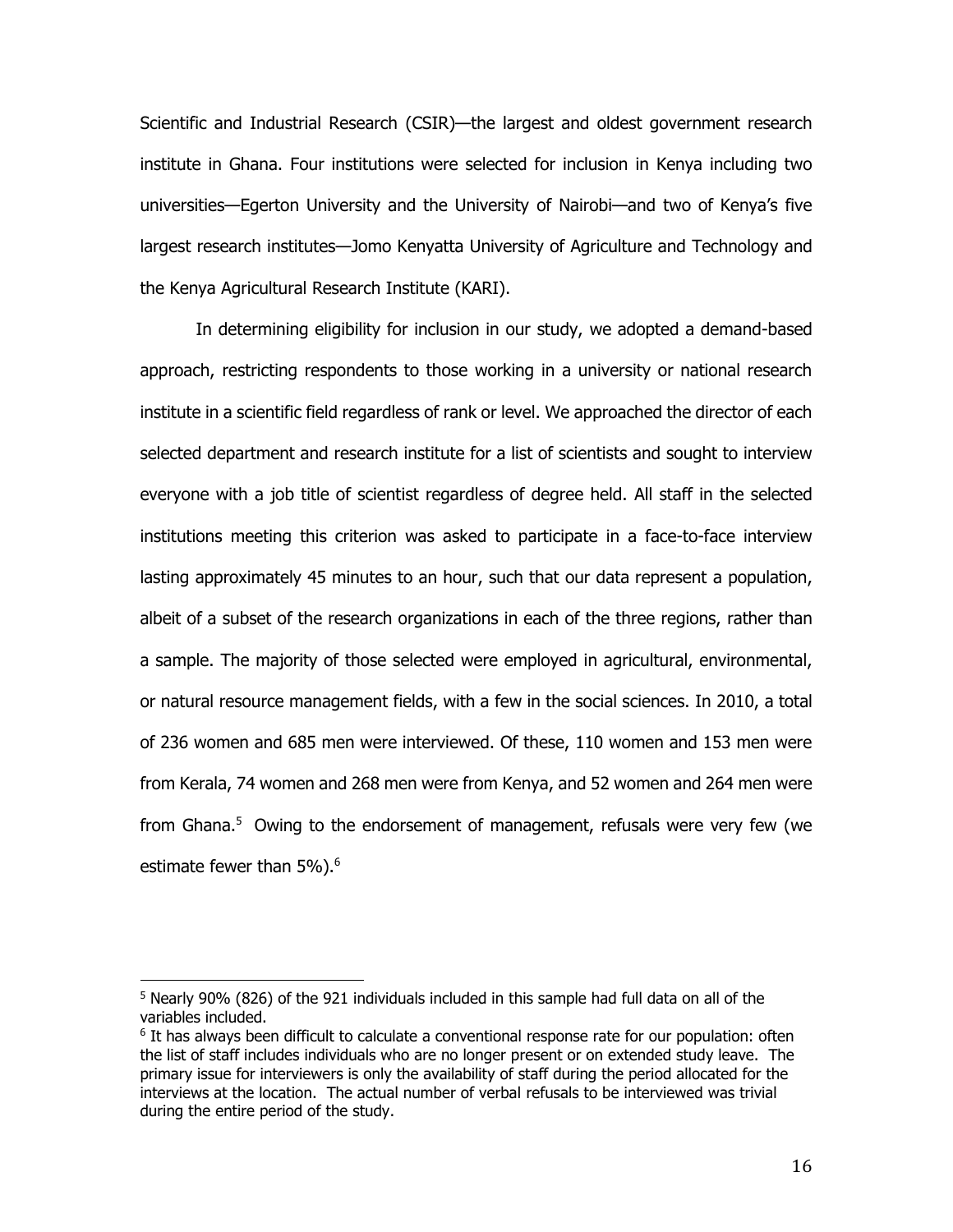The survey itself includes a number of sections related to different aspects of the respondents' careers including: personal and educational background, professional and research activities, collaboration, professional and organizational networks, productivity, and access to and use of a variety of information and communication technologies. The analysis presented here is derived from an attitudinal section of the survey asking respondents to agree or disagree with a variety of statements as discussed at more length in the next section.

## Dependent Variables

l

A factor analysis identified three distinct dimensions related to men and women's assessment of and experiences with the social and organizational environment in universities and national research institutes. <sup>7</sup> Three scales were constructed to reflect these dimensions: satisfaction with funding, problems associated with communication and coordination, and sense of autonomy:

- 1. Satisfaction with funding: Three items tap the first measure including opportunities for research funding, sufficiency of research funding, and characterization of research funding.
- 2. Problems associated with communication and coordination: four items are used to assess the second measure, including problems coordinating schedules, problems contacting people when they are needed, problems with the length of time to get things done, and problems with transmitting information.
- 3. Sense of autonomy: Three items tap the final measure including the freedom to select one's own research problems, the freedom to publish without asking

 $7$  Table 1 reports the rotated factor loadings for the variables included.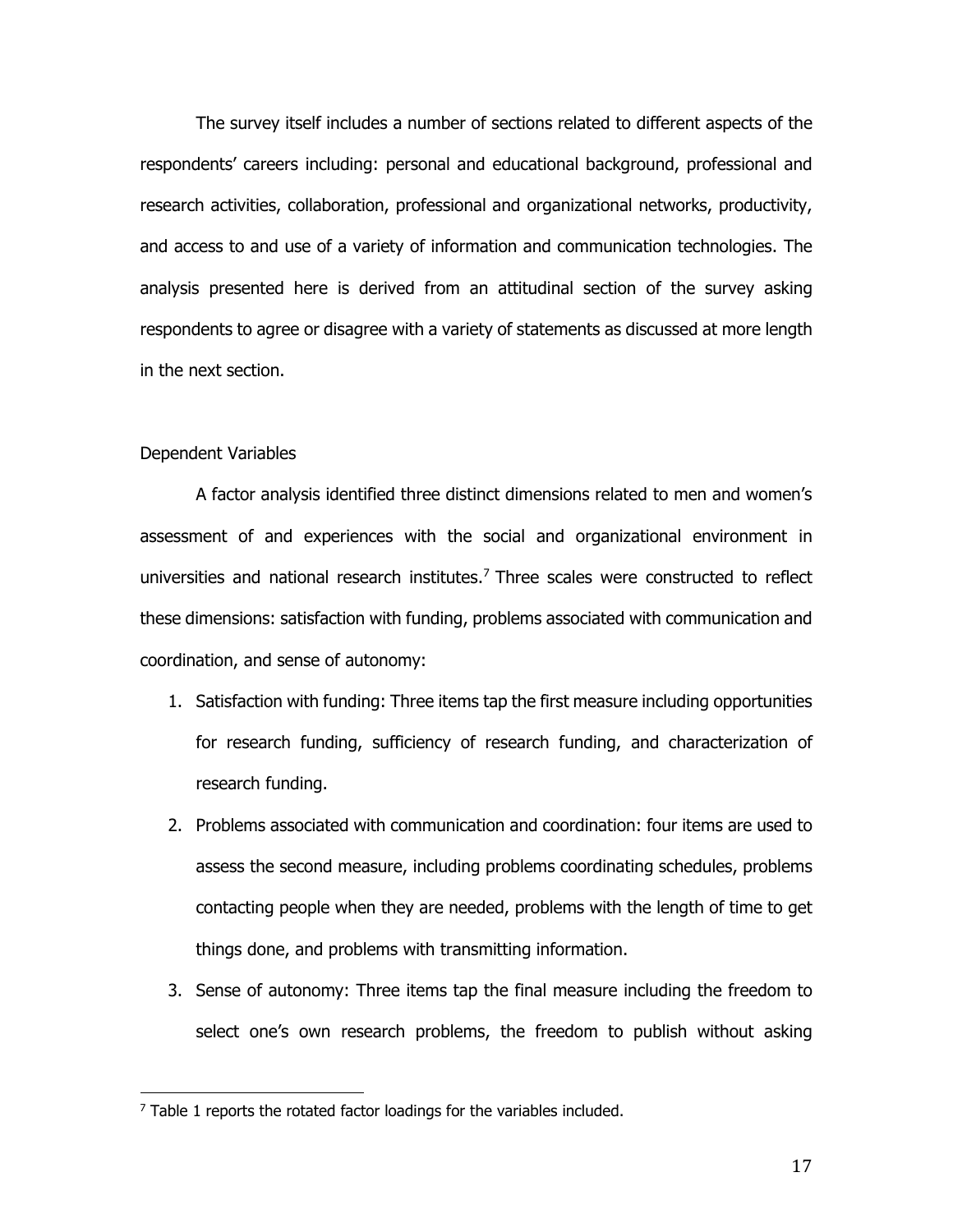permission, and the extent to which it is just as easy for men and women to get

ahead in their research careers.

 $\overline{\phantom{a}}$ 

| Table 1. Rotated Factor Loadings of Three Dimensions Measuring Satisfaction with |              |                |          |
|----------------------------------------------------------------------------------|--------------|----------------|----------|
| <b>Research Climate</b>                                                          |              |                |          |
|                                                                                  | Satisfaction | Problems with  |          |
|                                                                                  | with Funding | Communication  |          |
|                                                                                  | & Resources  | & Coordination | Autonomy |
| 1. My research funding is sufficient                                             | .845         |                |          |
| 2. Funding opportunities for research                                            | .825         |                |          |
| are readily available                                                            | .807         |                |          |
| 3. Characterization of funding                                                   |              | .785           |          |
| opportunities at present                                                         |              | .744           |          |
| 4. Problem with coordinating schedule                                            |              | .669           |          |
| 5. Problem with contacting people                                                |              | .644           |          |
| 6. Problem with length of time to get                                            |              |                | .755     |
| things done                                                                      |              |                | .718     |
| 7. Problem with transmitting                                                     |              |                | .684     |
| information                                                                      |              |                |          |
| 8. I have a lot of freedom to select my                                          |              |                |          |
| own research                                                                     |              |                |          |
| 9. I am free to publish without                                                  |              |                |          |
| permission                                                                       |              |                |          |
| 10. It is just as easy for women to get                                          |              |                |          |
| ahead in research as men                                                         |              |                |          |

In order to make the values comparable, the total score for each scale was divided by the number of items comprising the scale. All items included in the first and third scales are measured on a four-point Likert scale (coded from 1 to 4). Values closer to four indicate stronger agreement with the statements included in each scale, whereas values closer to 1 indicate stronger disagreement.<sup>8</sup> All items included in the second scale are measured on a three-point Likert scale (coded from 1 to 3), with values closer to 3 indicating an issue is a major problem and values closer to 1 indicating an issue is not a

 $8$  A principle component analysis (PCA) was conducted. The Kaiser-Meyer-Olkin measure verified the sampling adequacy for the analysis, KMO = .710 (indicating the sample size is good for factor analysis) and all KMO values for individual items were  $> 0.5$ , which is above the acceptable limit of .5 (Field 2009). Bartlett's test of sphericity chi square (45) =  $1517.429$ , p < .001, indicated that correlations between items were sufficiently large for PCA. Three components had eigenvalues over Kaiser's criterion of 1 and in combination explained 57.67% of the variance.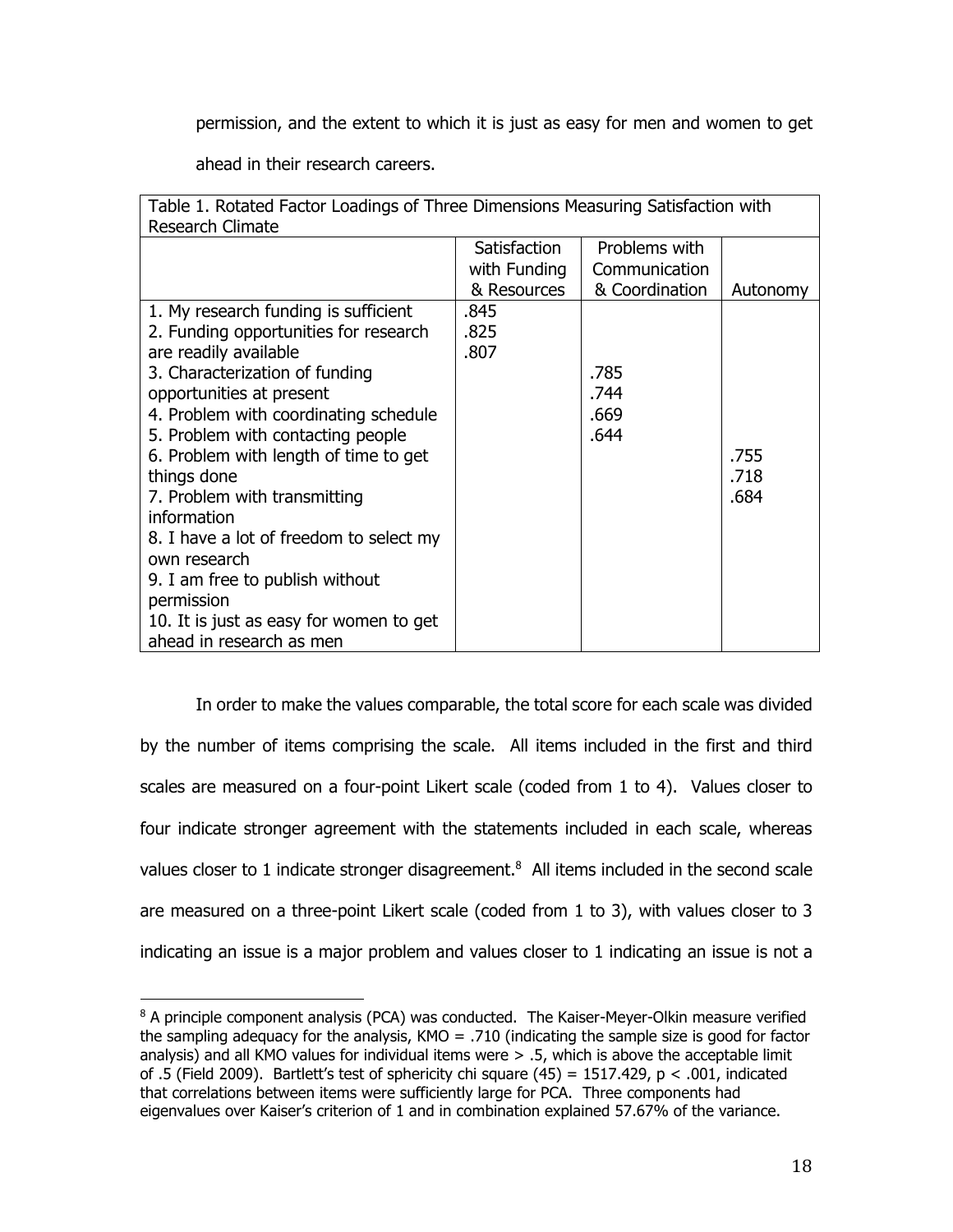problem at all. According to the univariate statistics reported in Table 2, women report slightly more satisfaction with funding, are more likely to perceive problems with communication and coordination, and they are less likely to feel a sense of autonomy in their careers (lines 8-10).

| Table 2. Univariate Statistics for all Variables by Sex                                                                                                                                 |        |       |     |
|-----------------------------------------------------------------------------------------------------------------------------------------------------------------------------------------|--------|-------|-----|
|                                                                                                                                                                                         | Female | Male  | N   |
| 1. # young children <sup>1</sup>                                                                                                                                                        | 1.11   | 1.53  | 895 |
| 2. %Married                                                                                                                                                                             | 85.9   | 90.9  | 905 |
| 3. %Spouse a researcher                                                                                                                                                                 | 28.0   | 9.8   | 851 |
| 4. %PhD                                                                                                                                                                                 | 64.4   | 55.6  | 919 |
| 5. #Yrs of experience                                                                                                                                                                   | 17.99  | 17.55 | 920 |
| 6. %University                                                                                                                                                                          | 56.8   | 50.5  | 921 |
| 7. %Country                                                                                                                                                                             |        |       |     |
| Ghana                                                                                                                                                                                   | 22.0   | 38.5  | 316 |
| Kenya                                                                                                                                                                                   | 31.4   | 39.1  | 342 |
| Kerala                                                                                                                                                                                  | 46.6   | 22.3  | 263 |
| 8. #Satisfaction with funding                                                                                                                                                           | 2.05   | 1.97  | 921 |
| 9. #Problems with communication & coordination                                                                                                                                          | 1.71   | 1.63  | 882 |
| 10. #Sense of autonomy                                                                                                                                                                  | 2.98   | 3.15  | 914 |
| <sup>1</sup> Variable names proceeded by a $#$ are interval ratio and reflect the mean value. Those                                                                                     |        |       |     |
| proceeded by a % are nominal and reflect the percentage of respondents who are 1) married,<br>2) married to a researcher, 3) possess a PhD, 4) who work in a university, 5) who live in |        |       |     |
| Ghana, Kenya, or Kerala.                                                                                                                                                                |        |       |     |
|                                                                                                                                                                                         |        |       |     |

Independent Variables

 $\overline{\phantom{a}}$ 

The primary independent variables are sex  $(1)$ =female; 0=male) and sector  $(1 =$ university; 0=national research institute)<sup>9</sup>, and the interaction of employment sector with sex (1=women working in universities; 0=all other groups). Women are slightly more likely to be employed in universities than in national research institutes, whereas men are

<sup>&</sup>lt;sup>9</sup> Although examining each organization separately would strengthen the analysis, we argue that organizations within the two sectors follow a certain logic and underlying rational so that sectoral characteristics can provide a general sense of a common organizational mode of thinking and acting. Indeed, due in part to global pressures, many institutions worldwide adopt similar science policy, rules of evaluation, and merit, organizational hierarchies and boundaries between disciplines in order to claim scientific legitimacy (Drori et al. 2003).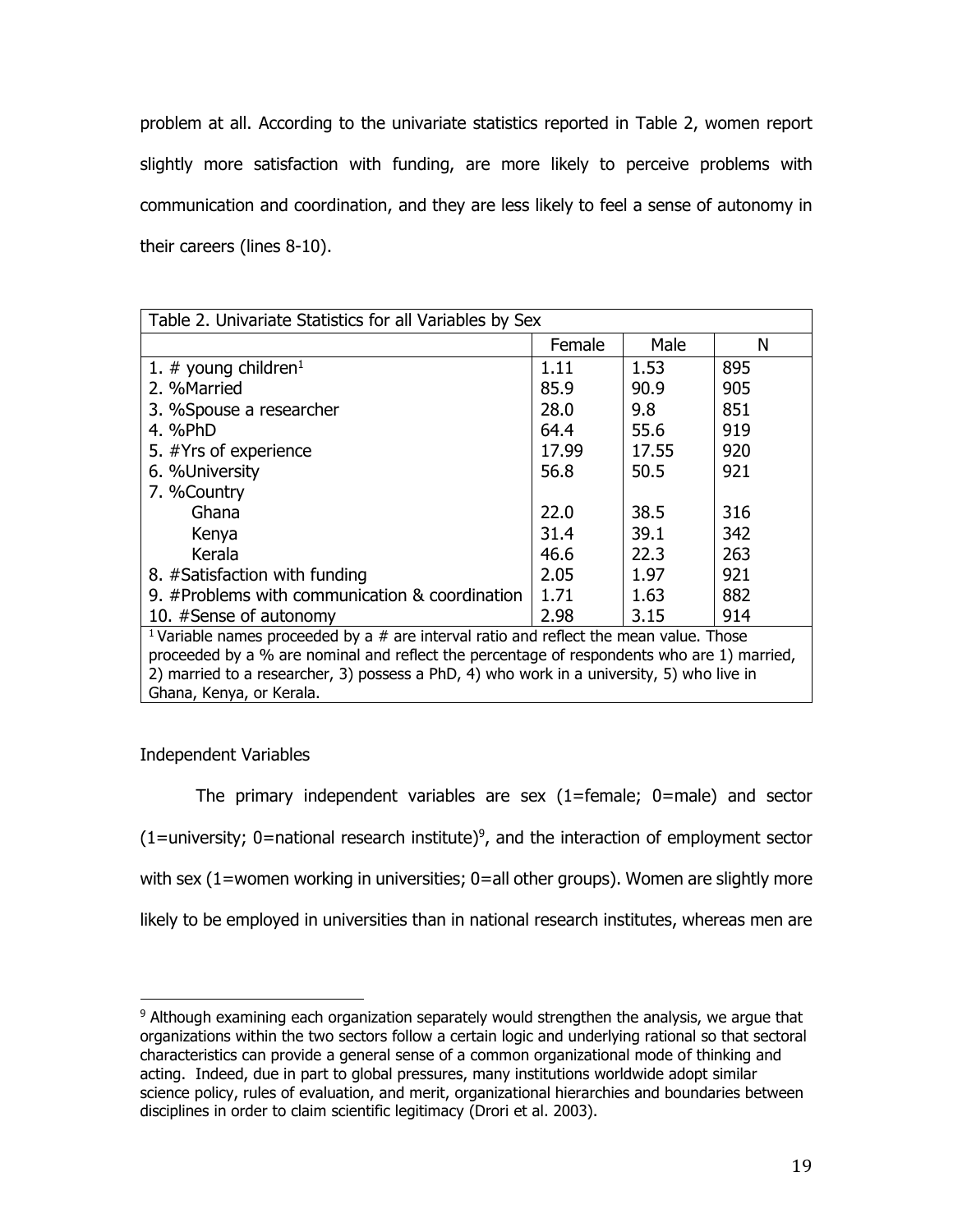evenly represented in both sectors (line 6 of table 2). We also explore regional context using two dummy variables, Ghana and Kenya, with Kerala as the reference location or the excluded group. In addition, we examine the interaction between sex and region: Kenya with sex  $(1=$ women in Kenya;  $0=$ all other groups), and Ghana with sex  $(1=$ women in Ghana; 0=all other groups). Women from Kerala make up a much larger percentage of our respondents than women from Ghana or Kenya (line 7).

#### Mediating Variables

Several variables are included to account for factors identified in previous work as important predictors of gender differences in science: educational attainment, family status, and work experience in the respondent's organization at the time of the interview. Educational attainment is assessed with a dummy variable measuring the respondent's highest degree, 1=PhD and 0=other degree. Women are slightly more likely than men to possess a PhD (line 4 of table 2). Family status is measured using three variables: 1) a count variable for the number of children younger than 21; 2) marital status (1=married;  $0$ =other); and a dummy variable for spouse's occupation  $(1)$ =spouse is a researcher; 0=other). Consistent with research on female researchers in the United States, women in these three locations have fewer children (line 1 of Table 2), are slightly less likely to be married (line 2), and when married, are much more likely to be married to another researcher compared to male researchers (line 3). Women and men possess, on average, an equal number of years of work experience, measured in years (line 5).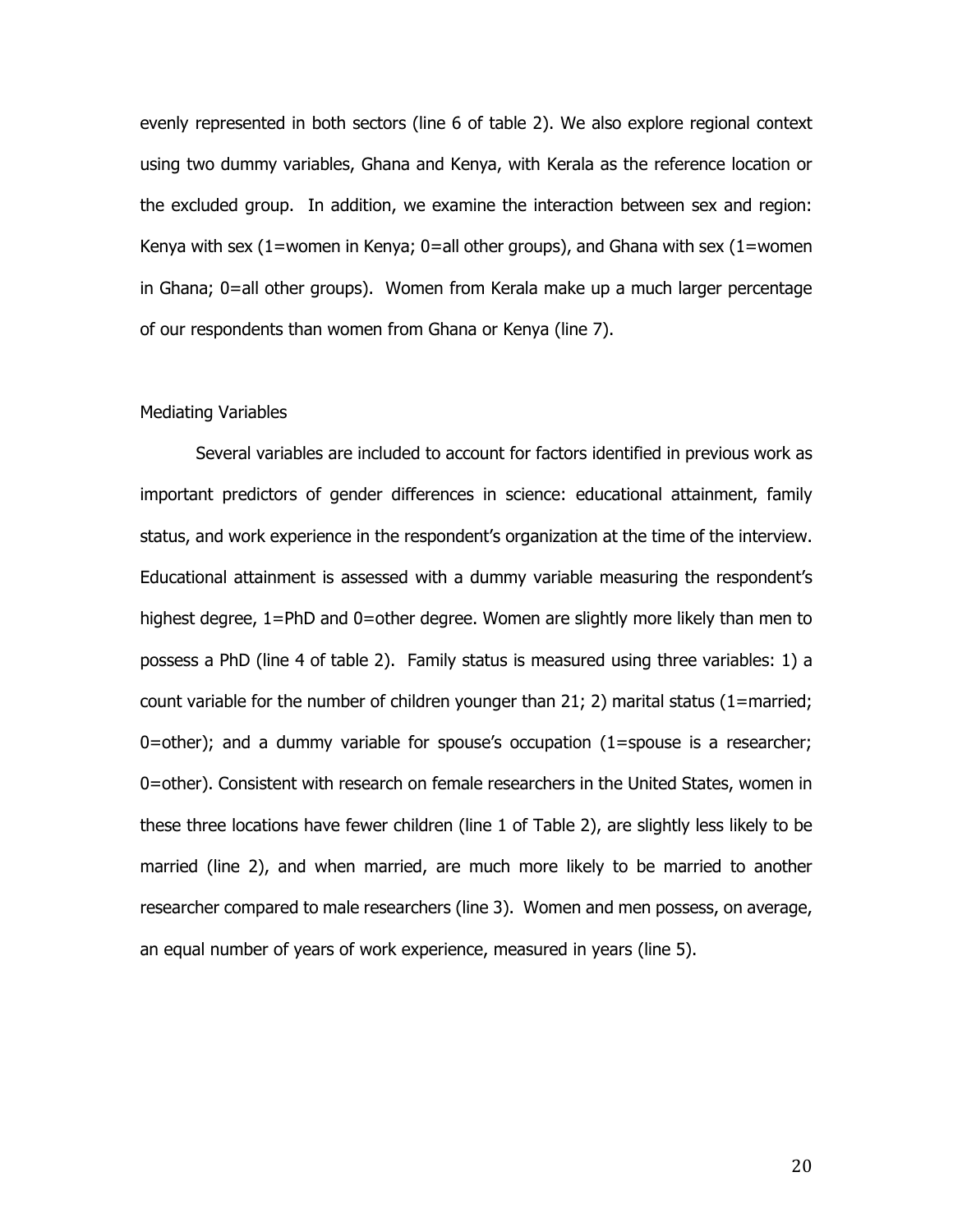# RESULTS

Tables 3-5 present the ordinary least squares estimates of a series of three nested models for each of the three dimensions of satisfaction with the research environment. In Model 1, only the mediating variables are included. Model 2 adds the direct effect of sex, sector of employment and home region. In Model 3 the interaction between sex and sector of employment and sex and home region is included. This procedure allows us to comment on the main effects of gender and context (sector and home region).

| TABLE 3: Ordinary Least Squares Regression of Satisfaction with Funding on<br>Mediating Variables, Sex, Sector, and Interaction Terms |             |             |             |
|---------------------------------------------------------------------------------------------------------------------------------------|-------------|-------------|-------------|
| Variable                                                                                                                              | Model 1     | Model 2     | Model 3     |
| <b>Family Characteristics</b>                                                                                                         |             |             |             |
| # of young children                                                                                                                   | $-0.085***$ | $-.003$     | $-0.006$    |
| Married                                                                                                                               | .129        | $-.074$     | $-0.039$    |
| Spouse a researcher                                                                                                                   | .132        | .097        | .086        |
| <b>PhD</b>                                                                                                                            | .285***     | .229***     | $.222***$   |
| # Years of Experience in organization                                                                                                 | $.007*$     | .002        | .002        |
| Female                                                                                                                                |             | $-150**$    | $-.341**$   |
| <b>University</b>                                                                                                                     |             | $-417***$   | $-0.376***$ |
| Kenya                                                                                                                                 |             | $-0.829***$ | $-1.617***$ |
| Ghana                                                                                                                                 |             | $-0.705***$ | $-1.697***$ |
| Female x University                                                                                                                   |             |             | $-.020$     |
| Female x Kenya                                                                                                                        |             |             | $.340**$    |
| Female x Ghana                                                                                                                        |             |             | $.379**$    |
|                                                                                                                                       |             |             |             |
| Constant                                                                                                                              | $1.711***$  | $3.456***$  | $3.825***$  |
| N                                                                                                                                     | 826         | 826         | 826         |
| R <sub>2</sub>                                                                                                                        | .093        | .379        | .389        |
| ***p<.001, **p<.01, *p<.05                                                                                                            |             |             |             |

Table 3 presents the results for the dependent variable measuring satisfaction with the research environment in terms of funding. Beginning with the mediating variables in Model 1, Table 3 demonstrates that those with a PhD and reporting more years of experience are also more satisfied with their funding situation than are those who are more inexperienced and do not have a PhD. Those with young children are less satisfied.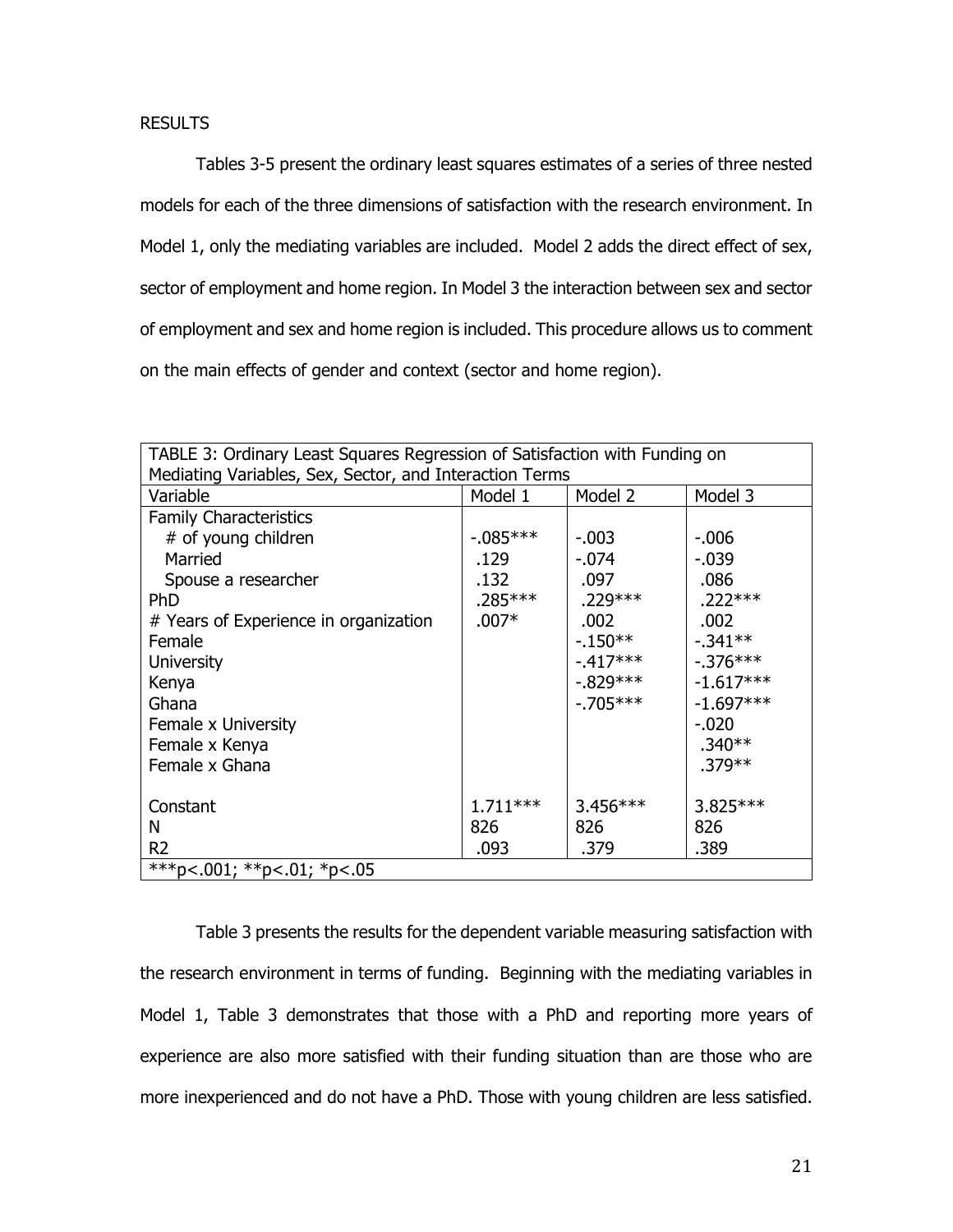Once we account for other factors, however, the effect of the mediating variables disappears, except for the relationship between education and satisfaction, which continues to be positively and significantly related to this dimension of the research career.

More important for our questions of interest are Models 2 and 3. Women, those working in universities, and those working in Ghana and Kenya are significantly less satisfied with their funding situation than are men, those working in a national research institute, and those working in Kerala. This pattern holds for the independent variables in both the noninteractive model and Model 3. Model 3 in Table 3 demonstrates that, in addition to the patterns noted above, female scientists in Kenya and Ghana are more satisfied with their funding situation than male scientists, while the lack of significance for the interaction between gender and university indicates that men and women within the university setting are similarly satisfied with the research environment as it relates to funding. In other words, regional context appears to matter more for female researchers than sector.

Turning to Table 4, we examine the predictors of men and women's assessment of problems within the research system. Model 1 indicates that none of the mediating variables are significantly related to researchers' assessment of problems related to communication and coordination. As with Table 3, Models 2 and 3 are most important for answering our research questions. According to Model 2, women, those working in the university setting, and those from Kenya are all more likely to indicate that there are major problems with communication and coordination. Turning to Model 3 it is evident that working in a university is associated with a greater sense of problems, and this effect is particularly salient for women. Women working in universities are significantly more likely to report problems than are men or researchers' working in national research institutes.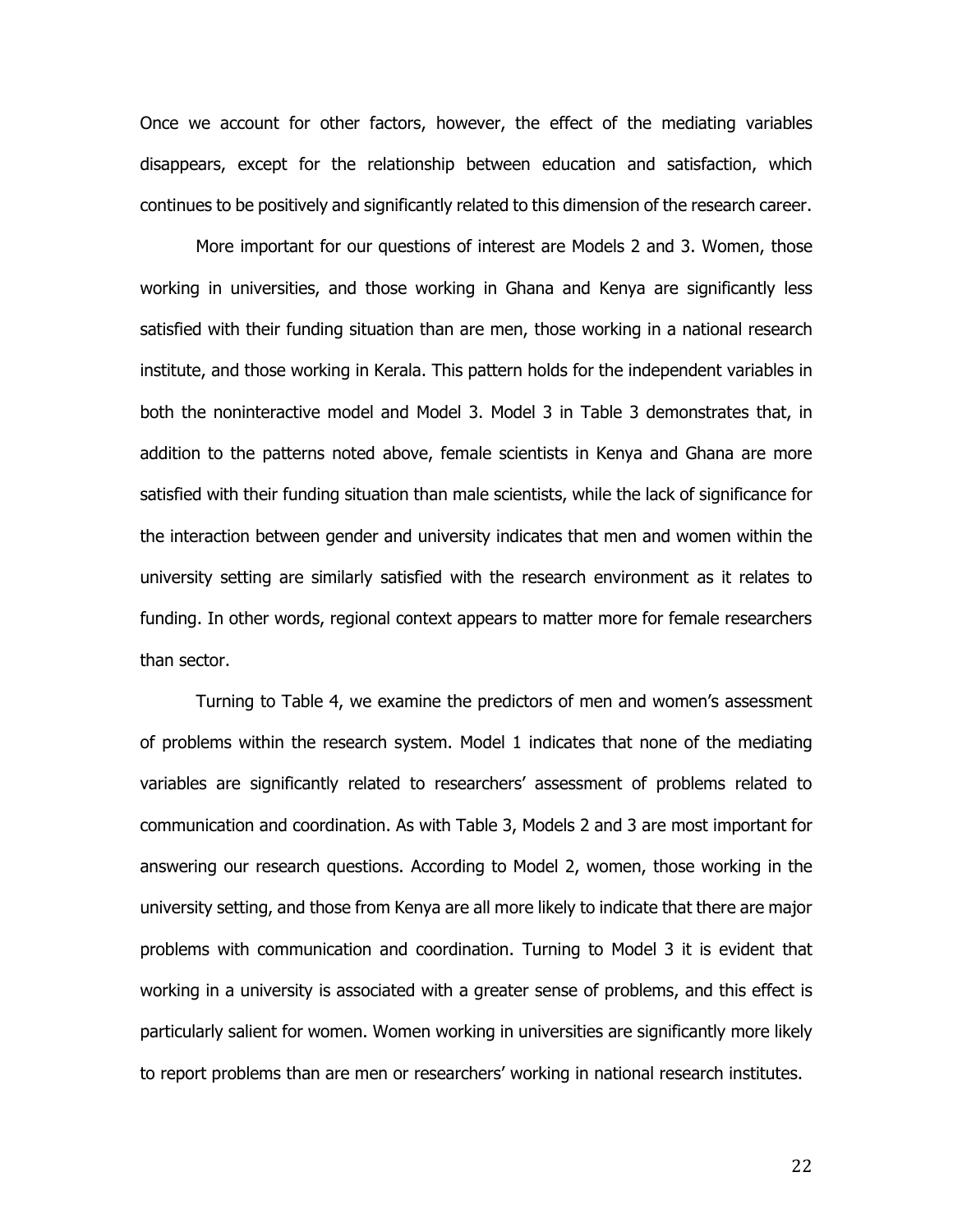| TABLE 4: Ordinary Least Squares Regression of Problems Related to Communication and |          |            |            |
|-------------------------------------------------------------------------------------|----------|------------|------------|
| Coordination on Mediating Variables, Sex, Sector, and Interaction Terms             |          |            |            |
| Variable                                                                            | Model 1  | Model 2    | Model 3    |
| <b>Family Characteristics</b>                                                       |          |            |            |
| # of young children                                                                 | .007     | $-.004$    | $-.002$    |
| Married                                                                             | $-133$   | $-0.058$   | $-.070$    |
| Spouse a researcher                                                                 | $-0.002$ | $-0.035$   | $-0.029$   |
| <b>PhD</b>                                                                          | $-.012$  | $-0.035$   | $-0.029$   |
| # Years of Experience in organization                                               | $-.001$  | .000       | .000       |
| Female                                                                              |          | $.102**$   | $-0.016$   |
| <b>University</b>                                                                   |          | $.141***$  | $.084*$    |
| Kenya                                                                               |          | $.207***$  | .080       |
| Ghana                                                                               |          | .086       | .267       |
| Female x University                                                                 |          |            | $.215***$  |
| Female x Kenya                                                                      |          |            | .069       |
| Female x Ghana                                                                      |          |            | $-.074$    |
|                                                                                     |          |            |            |
| Constant                                                                            | 1.789*** | $1.187***$ | $1.497***$ |
| N                                                                                   | 794      | 794        | 794        |
| R <sub>2</sub>                                                                      | .006     | .065       | .077       |
| ***p<.001; **p<.01; *p<.05                                                          |          |            |            |

Finally, Table 5 examines the factors related to a sense of autonomy and ability to advance within the research career. The first Model in Table 5 again demonstrates the effect of the mediating variables on this dimension. As with the first dimension analyzed in Table 3, possession of a PhD is significantly related to one's sense of autonomy in the career. Specifically, those with the PhD are more likely to report a sense of autonomy than are those without a PhD, a finding that emerges across all three models. Prior to controlling for the interaction effects in Model 2, sex emerges as a significant and negative predictor of one's sense of autonomy, while sector and home region are positively related to one's sense of autonomy. In other words, women are less likely to report a sense of autonomy than are men, while those working in universities and living in Kenya and Ghana are more likely to report such autonomy. Turning to Model 3, the independent effect of sex and home region disappears, while those working in universities continue to report a greater degree of autonomy. However, the effect of sector on one's sense of autonomy is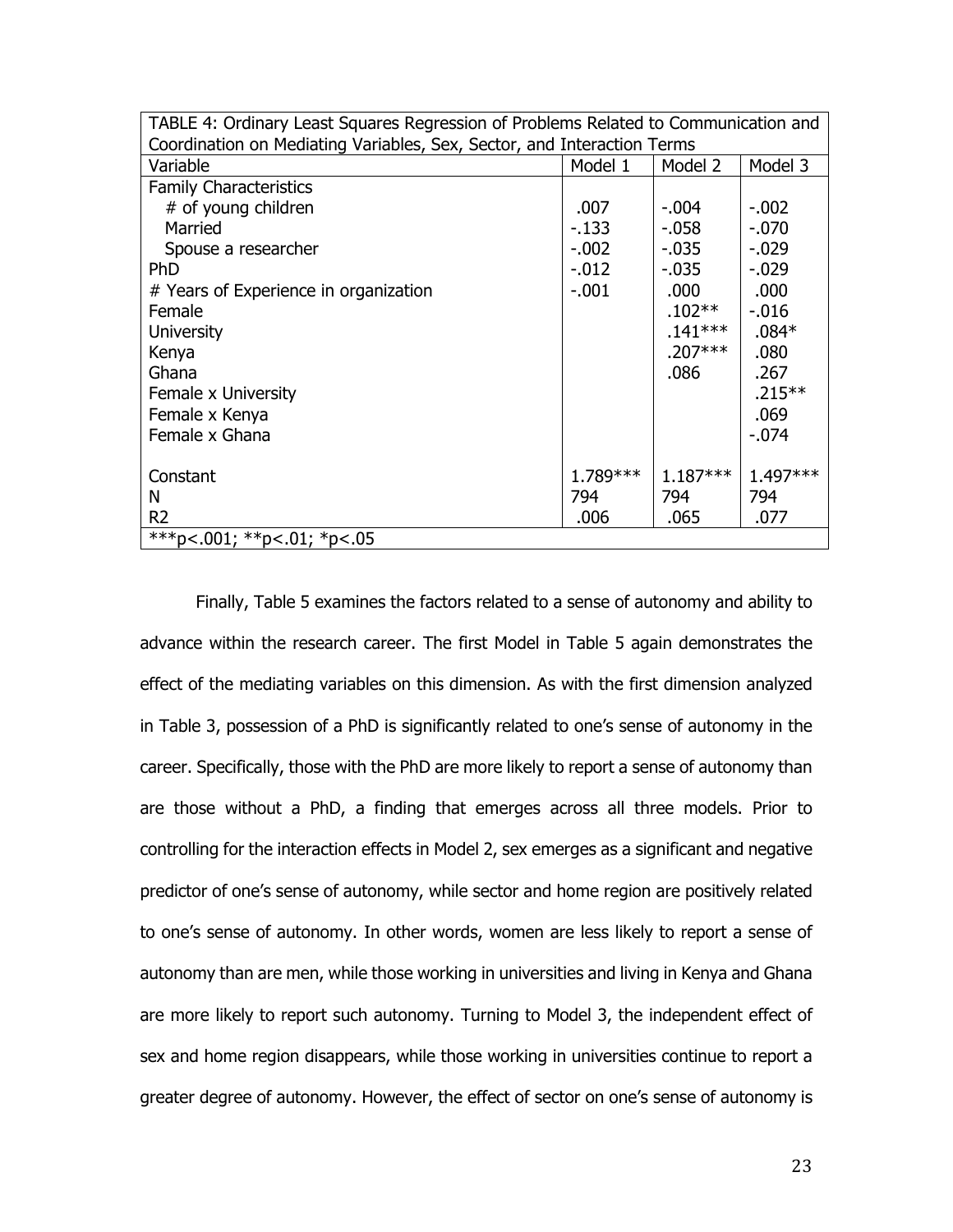different for men and women. Women in universities are less likely to report a sense of autonomy than are other researchers in our sample suggesting, as with the dimension analyzed in Table 4, that women's experiences with the research environment are mediated more by sector than region.

| TABLE 5: Ordinary Least Squares Regression of Sense of Research Autonomy on<br>Mediating Variables, Sex, Sector, and Interaction Terms |           |            |            |
|----------------------------------------------------------------------------------------------------------------------------------------|-----------|------------|------------|
| Variable                                                                                                                               | Model 1   | Model 2    | Model 3    |
| <b>Family Characteristics</b>                                                                                                          |           |            |            |
| # of young children                                                                                                                    | .034      | $-.001$    | $-0.005$   |
| Married                                                                                                                                | .088      | .107       | .149       |
| Spouse a researcher                                                                                                                    | .032      | .097       | .093       |
| <b>PhD</b>                                                                                                                             | $.198***$ | $.174**$   | $.166**$   |
| # Years of Experience in organization                                                                                                  | $-0.005*$ | $-0.003$   | $-0.003$   |
| Female                                                                                                                                 |           | $-171**$   | $-100$     |
| <b>University</b>                                                                                                                      |           | $.248***$  | $.326***$  |
| Kenya                                                                                                                                  |           | $.247***$  | $-109$     |
| Ghana                                                                                                                                  |           | $.232**$   | .047       |
| Female x University                                                                                                                    |           |            | $-0.262*$  |
| Female x Kenya                                                                                                                         |           |            | .142       |
| Female x Ghana                                                                                                                         |           |            | .066       |
|                                                                                                                                        |           |            |            |
| Constant                                                                                                                               | 2.928***  | $2.775***$ | $2.527***$ |
| N                                                                                                                                      | 820       | 820        | 820        |
| R <sub>2</sub>                                                                                                                         | .026      | .092       | .101       |
| ***p<.001; **p<.01; *p<.05                                                                                                             |           |            |            |

### SUMMARY AND CONCLUSION

We examined perceptions of the research environment for men and women working in universities and national research institutes in three locations: Ghana, Kenya, and Kerala India. Specifically, we addressed the following questions: 1) Are there differences in men and women's assessment of the research environment? 2) Do contextual factors—primarily sector of employment but also controlling for home region account for these differences? 3) Does the effect of sex on perceptions of the work environment vary across sector and location? 4) Are there other factors that mediate the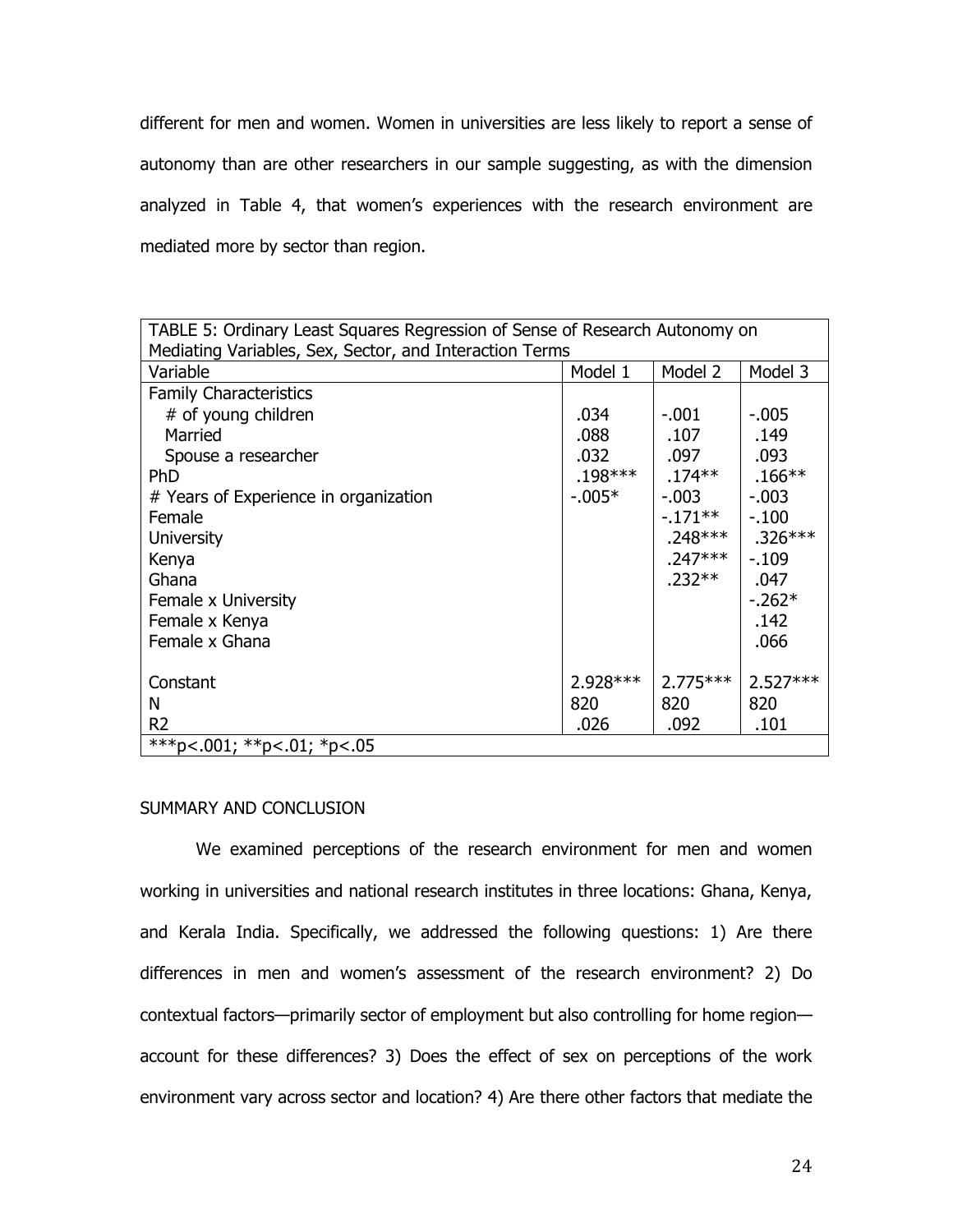relationship between sex, context and perceptions of the work environment? Three findings emerge related to these questions.

First, possession of a PhD emerged as a fairly consistent indicator for the first (satisfaction with research funding) and third (sense of autonomy) dimensions measured with those possessing a PhD reporting more satisfaction. Future research should explore further the role of education in shaping men and women's experiences in this context, particularly in light of the fact that overtime women in these three locations have increased their representation among PhD holders (Miller et al. 2006). While sex continues to be a fairly consistent predictor of experiences with the scientific career, the interaction between sex and education and education and sector, might offer further explanations for this phenomenon.

Second, in comparison to their male counterparts, female scientists' satisfaction with the research environment as it relates to funding is governed more by national context than institutional context. Female scientists in both African nations are more satisfied with the environment for research than their male counterparts in Kenya and Ghana and their male and female counterparts in India. The status of female scientists in Africa has gained considerable attention from international agencies over the last several years, and the numerical presence of women in scientific careers in both Ghana and Kenya has improved—although still lagging considerably in comparison to men (Beintema and Di Marcantonio 2008). As just one example, the African Women in Agricultural Research and Development (AWARD) program offers fellowships to African women scientists who undergo two years of career development training with a focus on mentoring partnerships, developing science skills, and cultivating leadership capacity (AWARD 2014). While not providing research grants, this program is a prime example of the focus the international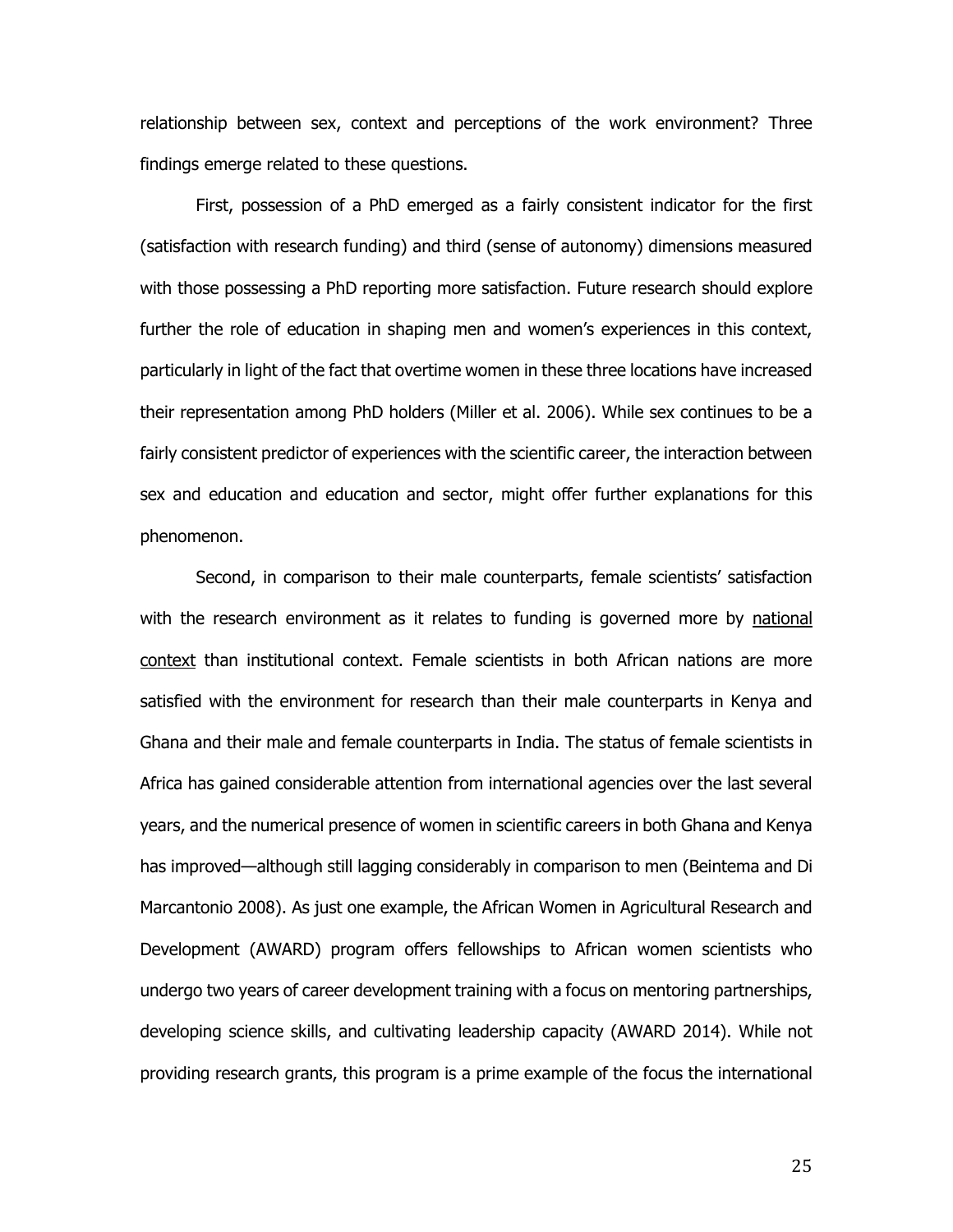community has directed towards encouraging the participation and success of African women in science. Although our data cannot directly speak to this, it may be that the attention paid to the role of women in African science by international organizations has indeed improved the funding situation for the small number of women scientists working in places like Ghana and Kenya.

Finally, and most importantly for our argument, female scientists sense of satisfaction with the research environment as it relates to problems with communication and coordination and their sense of autonomy is more closely governed by sectoral context than by national context. Female scientists at universities report experiencing major problems when it comes to communicating and coordinating with others, and they report less autonomy in their work than their male counterparts. Cross-national differences are not gender specific. The greater difficulty women in academia experience on these measures provide preliminary support for the argument regarding the impact of incongruous bureaucratic structures vs. hybrid structures on women's experiences. Specifically, the more collaborative, flexible, and collective nature of work characteristic of hybrid structures like national research institutions, contribute to a greater sense of satisfaction with the research environment, while the decentralized and individual reward structure characteristic of incongruous bureaucratic settings like the university appears to negatively impact women's experiences with and perceptions of the research climate.

It is important to highlight that our argument is not that women are better suited for more collaborative environments due to an inherent nature. Instead, because the hybrid structure of research institutes necessitates interorganizational collaborations and the pooling of expertise in order to function in the hybrid space, work rules, accountability, and promotional requirements may be clearer, particularly in comparison to the more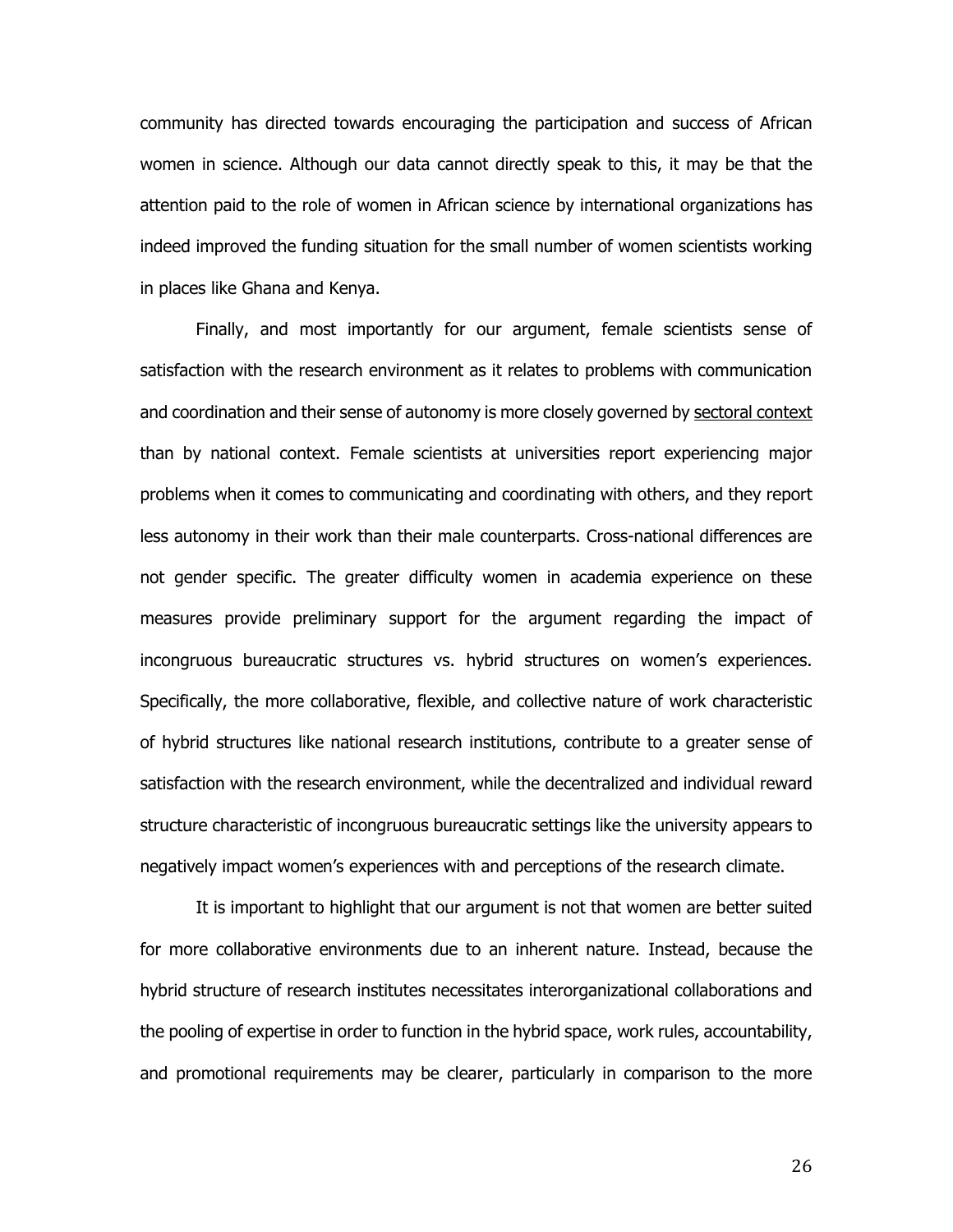incongruous structure of universities. Successfully navigating the political environment of academia requires understanding both the formal university expectations and the informal practices often adopted by different departments and even individual chairs. While both men and women may benefit from more transparency, it is well documented that women's professional ties tend to be smaller and contain a larger proportion of other women in comparison to their male counterparts (Miller and Shrum 2012). This characteristic of their professional ties may, in turn, limit their access to information regarding the informal practices that are often more important for retention and promotion than are the formal rules.

By examining the subjective experiences of men and women in these two work contexts our analysis taps into an important dimension of gender inequality within science, but future research should examine the link between these experiences and other career outcomes. Does the disparity in satisfaction translate into disparities related to publication productivity, professional networking, or institutional rank? The degree to which men and women perceive their work climate to be one that is supportive of research activities will also shape an individual researcher's sense of inclusion in informal and formal professional networks and the likelihood of turning to colleagues for advice or support, the sharing of information, and the evaluation of ideas. This, in turn, might constrain or enable access to information regarding promotion and grant funding and depress or boost publication productivity, which reinforces one's sense of satisfaction with the research climate and the likelihood of being promoted and retained in the scientific career, particularly for those women working in academia. Although it is unlikely that the structure of large, modern universities will change in significant respects, one step they might take to improve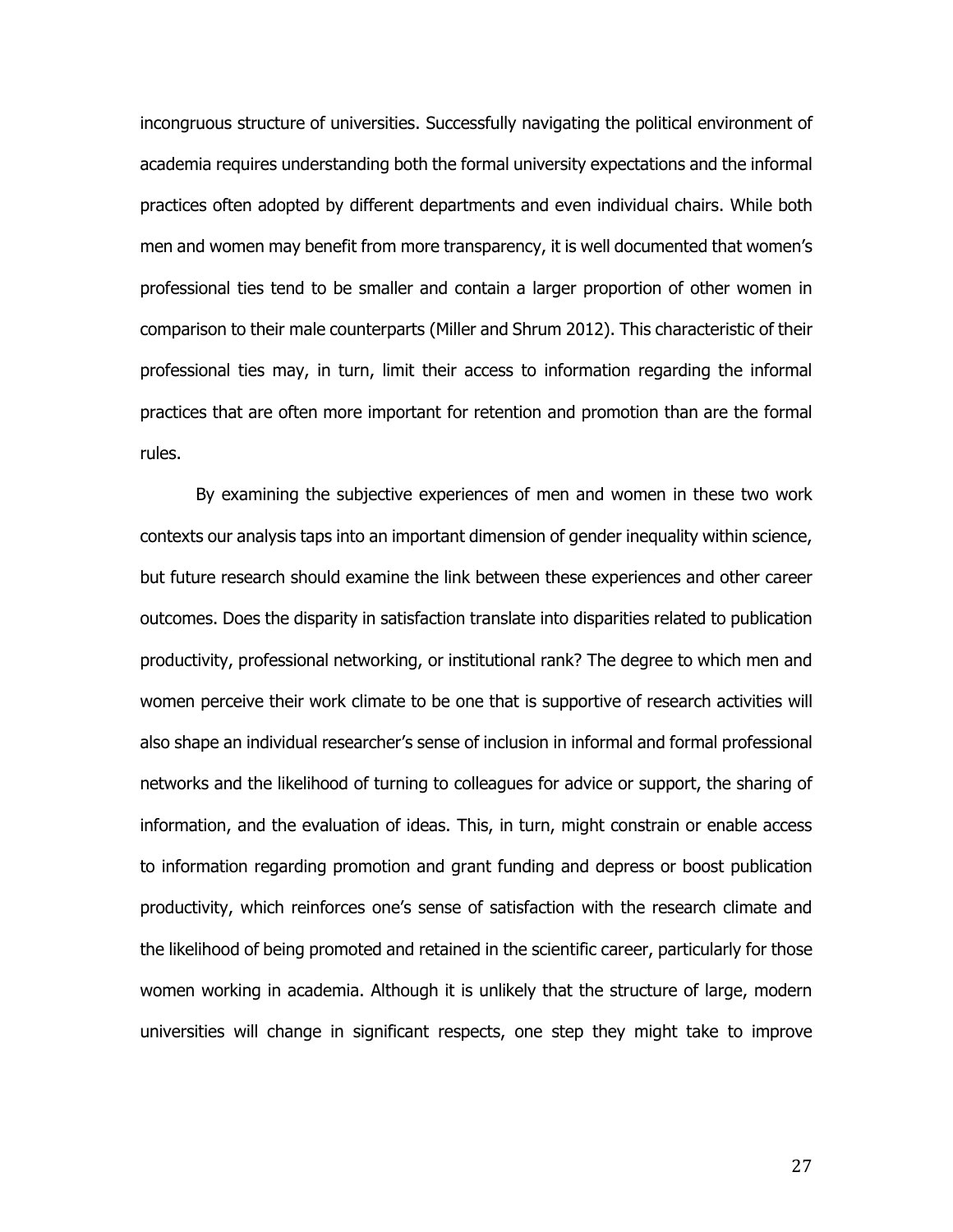women's experiences is to explicitly provide mentoring opportunities, particularly for junior faculty.

In conclusion, our results elaborate on the operation of gender within different work contexts and provide insight into the features of organizations that might contribute to differential career paths for men and women. While this study does not end the question related to the role of bureaucracy in creating, mitigating, or reproducing gender disparities, it does provide preliminary confirmation that rather than view bureaucracy as a monolithic structural form, researchers should turn their attention to the degree to which organizations mimic or deviate from the ideal type and explore further what that means for other outcomes of the research career.

### **REFERENCES**

Acker, Joan. 1990. "Hierarchies, Jobs, Bodies: A Theory of Gendered Organizations." Gender and Society 4(2):139-158.

Adams, Jonathan, Karen Gurney, Daniel Hook, and Loet Leydesdorff. 2013.

"International Collaboration Clusters in Africa." Scientometrics [Online].

Retrieved August 30, 2013

(http://arxiv.org/ftp/arxiv/papers/1301/1301.5159.pdf).

- African Women in Agricultural Research and Development (AWARD). 2014. "Fellowships Overview." Retrieved January 3, 2014 (http://www.awardfellowships.org).
- Baron, James N., Michael T. Hannan, Greta Hsu, and Ozgecan Kocak. 2007. "In the Company of Women: Gender Inequality and the Logic of Bureaucracy in Start Up Firms." Work and Occupations 34(1):35-66.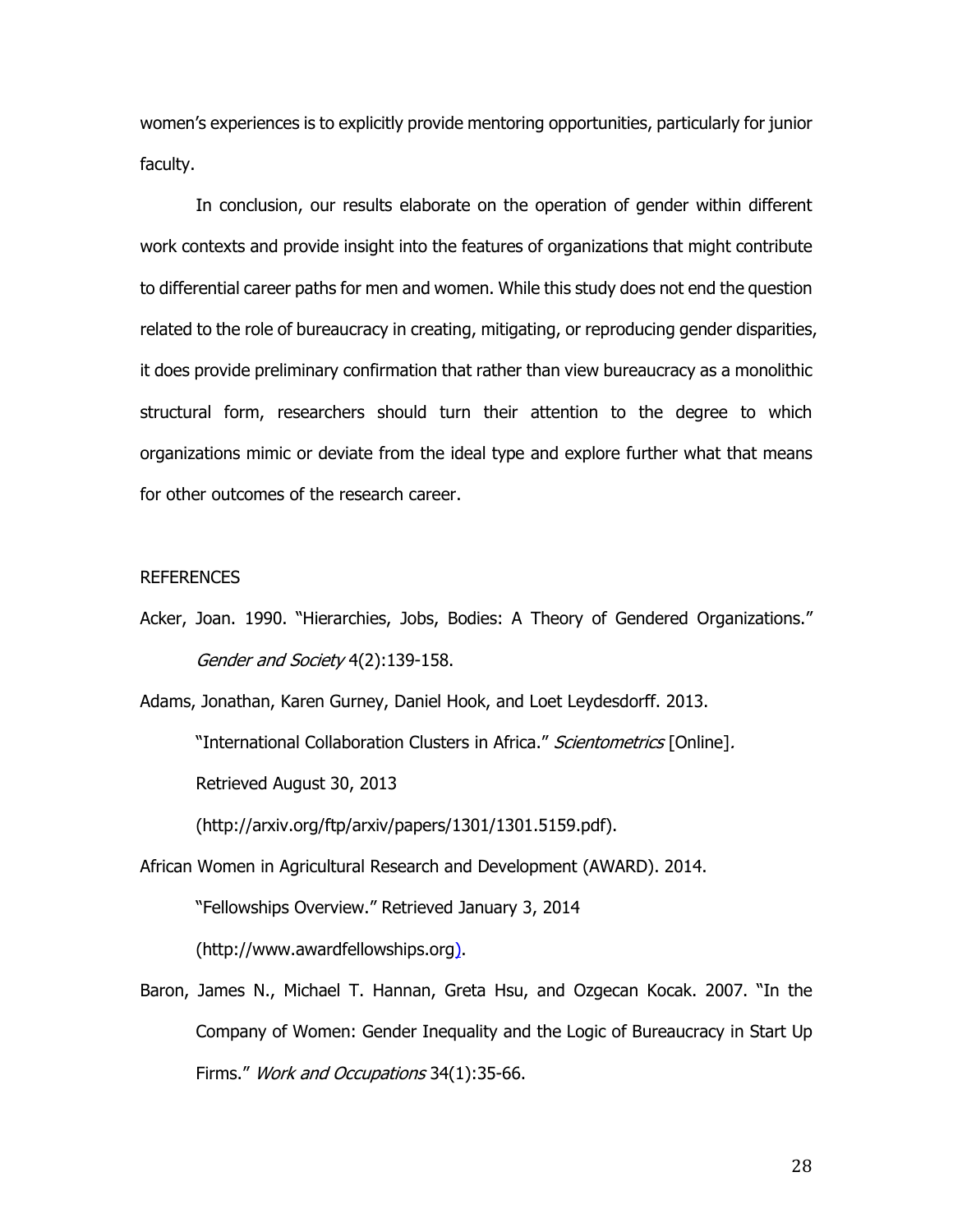- Beintema, Nienke M. and Federica Di Marcantonio. 2008. "Ghana Fact Sheet: Women's Participation in Agricultural Research and Higher Education." Agricultural Science and Technology Indicators (ASTI) and African Women in Agricultural Research and Development (AWARD). Washington, DC: International Food Policy Research Institute (IFPRI).
- Beintema, Nienke M. and Federica Di Marcantonio. 2008. "Kenya Fact Sheet: Women's Participation in Agricultural Research and Higher Education." Agricultural Science and Technology Indicators (ASTI) and African Women in Agricultural Research and Development (AWARD). Washington, DC: International Food Policy Research Institute (IFPRI).
- Benschop, Yvonne and Margo Brouns. 2003. "Crumbling Ivory Towers: Academic Organizing and its Gender Effects." Gender, Work, and Organization 10(2):194-212.
- Bird, Sharon. 2011. "Unsettling Universities' Incongruous, Gendered Bureaucratic Structures: A Case-Study Approach." Gender, Work, and Organization 18(2):202-230.
- Britton, Dana M. 2000. "The Epistemology of the Gendered Organization." Gender and Society 14(3):418-434.
- Bolin, Malin and Annika Harenstam. 2008. "An Empirical Study of Bureaucratic and Post Bureaucratic Characteristics in 90 Workplaces." Economic and Industrial Democracy 29:541-565.
- Bronstein, P. and Farnsworth, L. 1998. "Gender Differences in Faculty Experiences of Interpersonal Climate and Processes for Advancement." Research in Higher Education 39(5):557-585.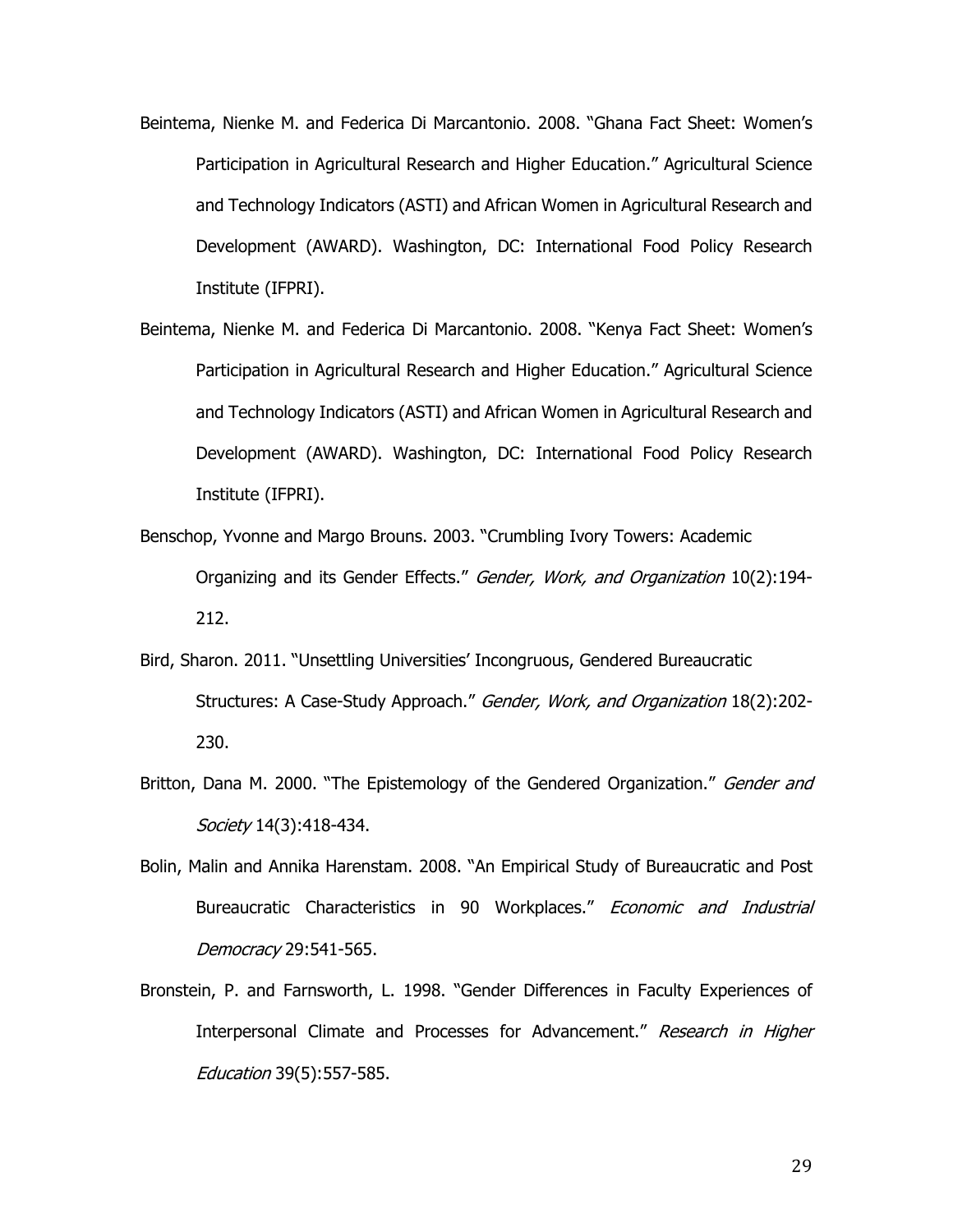- Cech, Erin A. and Mary Blair-Loy. 2010. "Perceiving Glass Ceilings? Meritocratic Versus Structural Explanations of Gender Inequality Among Women in Science and Technology." Social Problems 57(3):371-397.
- Centre for Development Studies. 2006. Kerala Human Development Report. Thiruvananthapuram, Kerala, India: State Planning Board, Government of India.
- Cook, Clarissa and Malcolm Waters. 1998. "The Impact of Organizational Form on Gendered Labour Markets in Engineering and Law." The Sociological Review 46(2):314-339.
- Correll, Shelley J. and Stephen Benard. 2006. "Biased Estimators? Comparing Status and Statistical Theories of Gender Discrimination." Pp. 89-116 in Social Psychology of the Workplace, edited by S.R. Thye and E. J. Lawler. Amsterdam: Elsevier.
- Coser, Lewis A. 1974. Greedy Institutions: Patterns of Undivided Commitment. New York: Free Press.
- Drori, Gili S., John W. Meyer, Francisco O. Ramirez, and Evan Schofer. 2003. Science in the Modern World Polity: Institutionalization and Globalization. Stanford, CA: Stanford University Press.

Field, Andy. 2009. *Discovering Statistics Using SPSS (3<sup>rd</sup> edition)*. Los Angeles, CA: Sage.

- Flaherty, Kathleen, George Owusu Essegbey, and Roland Asare. 2010. "Ghana: Recent Developments in Agricultural Research." Washington, DC and Rome: Agricultural Science and Technology Indicators (ASTI)-International Food Policy Research Institute (IFPRI).
- Flaherty, Kathleen, Festus Murithi, Wellington Mulinge, and Esther Njuguna. 2010. "Kenya: Recent Developments in Public Agricultural Research." Washington, DC and Rome: Agricultural Science and Technology Indicators (ASTI)-International Food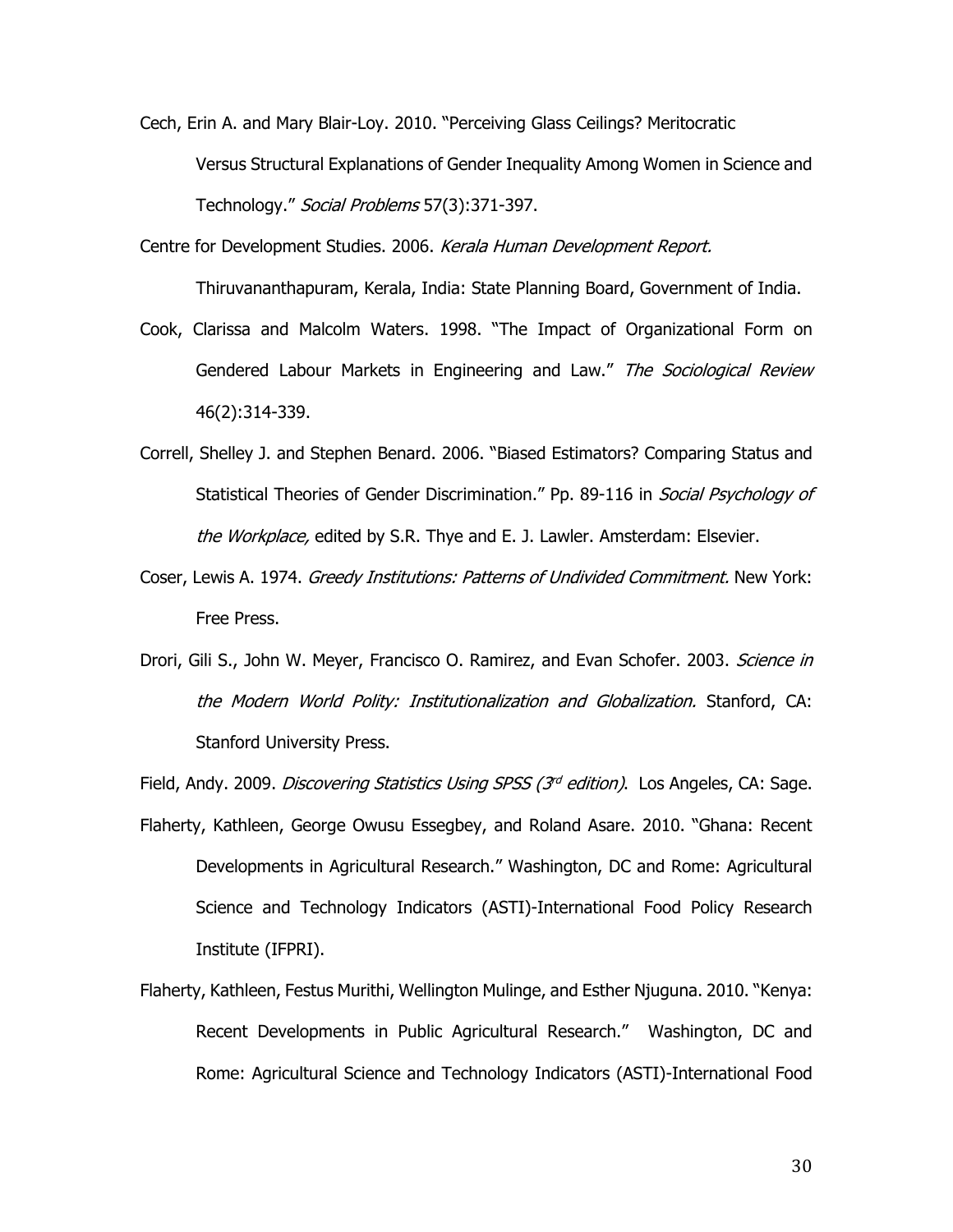Policy Research Institute (IFPRI).

- Fox, Mary Frank. 2010. "Women and Men Faculty in Academic Science and Engineering: Social Organizational Indicators and Implications." American Behavioral Scientist 53(7):997-1012.
- Fox, Mary Frank. 2005. "Gender, Family Characteristics, and Publication Productivity among Scientists." Social Studies of Science 35(1):131-150.
- Fox, Mary Frank and Carol Colatrella. 2006. "Participation, Performance, and Advancement of Women in Academic Science and Engineering: What is at Issue and Why?" Journal of Technology Transfer 31:377-386.
- Fox, Mary Frank and Sushanta Mohapatra. 2007. "Social-Organizational Characteristics of Work and Publication Productivity among Academic Scientists in Doctoral Granting Departments." The Journal of Higher Education 78(5):542-571.
- Gulbrandsen, Magnus. 2011. "Research Institutes as Hybrid Organizations: Central Challenges to Their Legitimacy." Policy Sci [Online]. Retrieved 23 January 2013 (http://sciencepolicy.colorado.edu/publications/special/sip\_gulbrandsen.pdf).
- Hermanowicz, Joseph C. 2009. Lives in Science: How Institutions Affect Academic Careers. Chicago, IL: The University of Chicago Press.
- International Food Policy Research Institute Briefs. 2011. "Country Facts: Key Trends in Agricultural Research and Development (R&D) since 2000." Washington, DC: International Food Policy Research Institute (IFPRI).

Krishna, V.V. 2014. "Paralysis in Science Policies." The Hindu, February 7<sup>th</sup>, 2014.

Long, J. Scott. 1992. "Measures of Sex Differences in Scientific Productivity." Social Forces 71(1):159-178.

Long, J. Scott and Mary Frank Fox. 1995. "Scientific Careers: Universalism and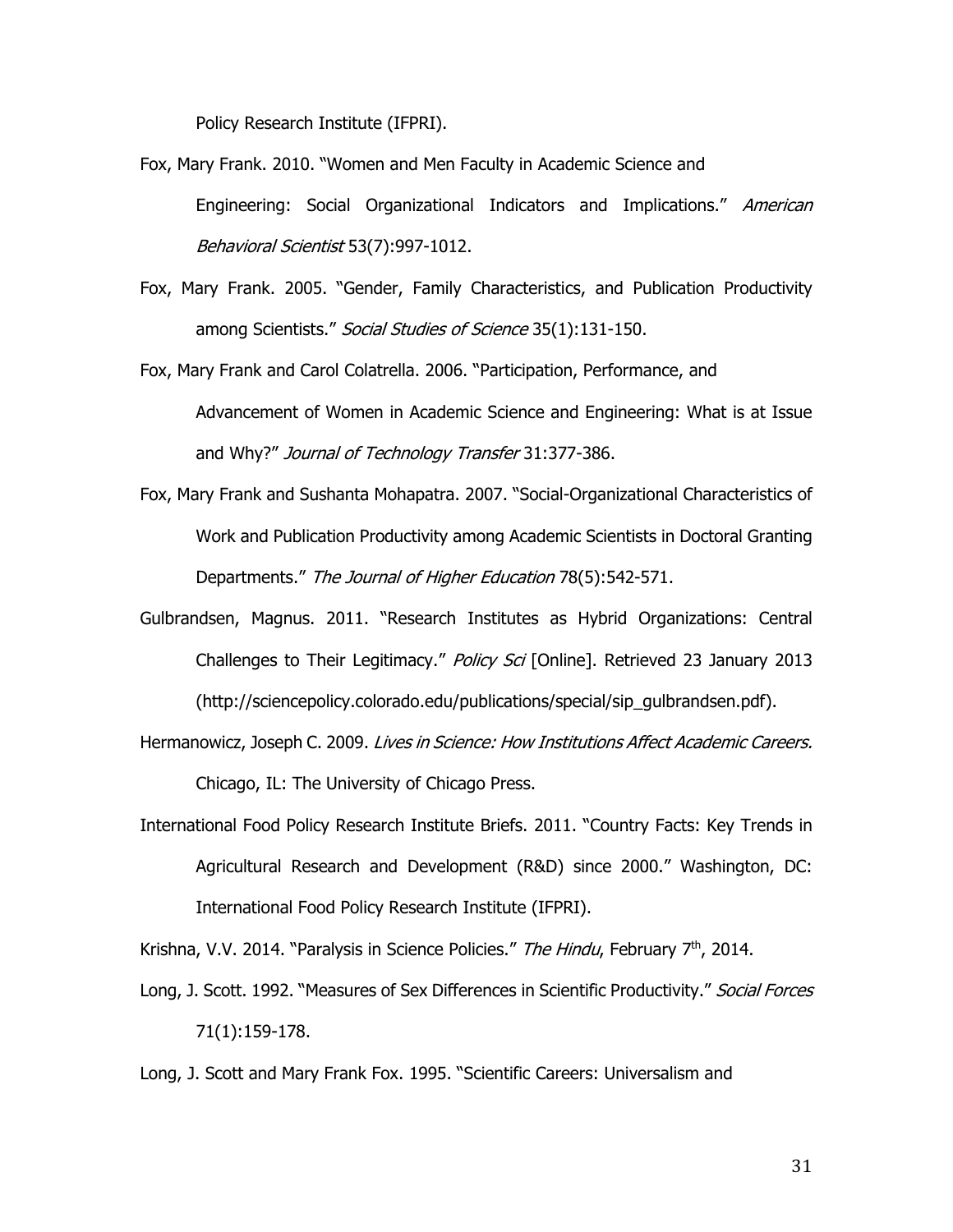Particularism." Annual Review of Sociology 21:45-71.

- Miller, B. Paige, Ricardo Duque, and Wesley Shrum. 2012. "Gender, ICTs, and Productivity in Low-Income Countries: A Panel Study." Science, Technology, and Human Values 37(1): 30-63.
- Miller, B. Paige and Wesley Shrum. 2012. "Isolated in a Technologically Connected World?: Changes in the Core Professional Ties of Female Researchers in Ghana, Kenya, and Kerala, India." Sociological Quarterly 53: 143-165.
- Miller, B. Paige, R. Sooryamoorthy, Meredith Anderson, Antony Palackal, and Wesley Shrum. 2006. "Gender and Science in Developing Areas: Has the Internet Reduced Inequality?" Social Science Quarterly 87(3): 679-689.

Reskin, Barbara F. and Debra Branch McBrier. 2000. "Why Not Ascription? Organizations' Employment of Male and Female Managers." American Sociological Review 65(2):210-233.

- Smith-Doerr, Laurel. 2004. "Flexibility and Fairness: Effects of the Network Form of Organization on Gender Equity in Life Science Careers." Sociological Perspectives 47(1):25-54.
- Stads, Gert Jan and Michael Rahija. 2012. "Public Agricultural R&D in South Asia: Greater Government Commitment, Yet Underinvestment Persists." ASTI Synthesis Report. Washington, DC and Rome: Agricultural Science and Technology Indicators (ASTI) and International Food Policy Research Institute (IFPRI).
- Todd, Zazie, Anna Madill, Nicky Shaw, and Nicola Brown. 2008. "Faculty Members' Perceptions of How Academic Work is Evaluated: Similarities and Differences by Gender." Sex Roles 59:765-775.